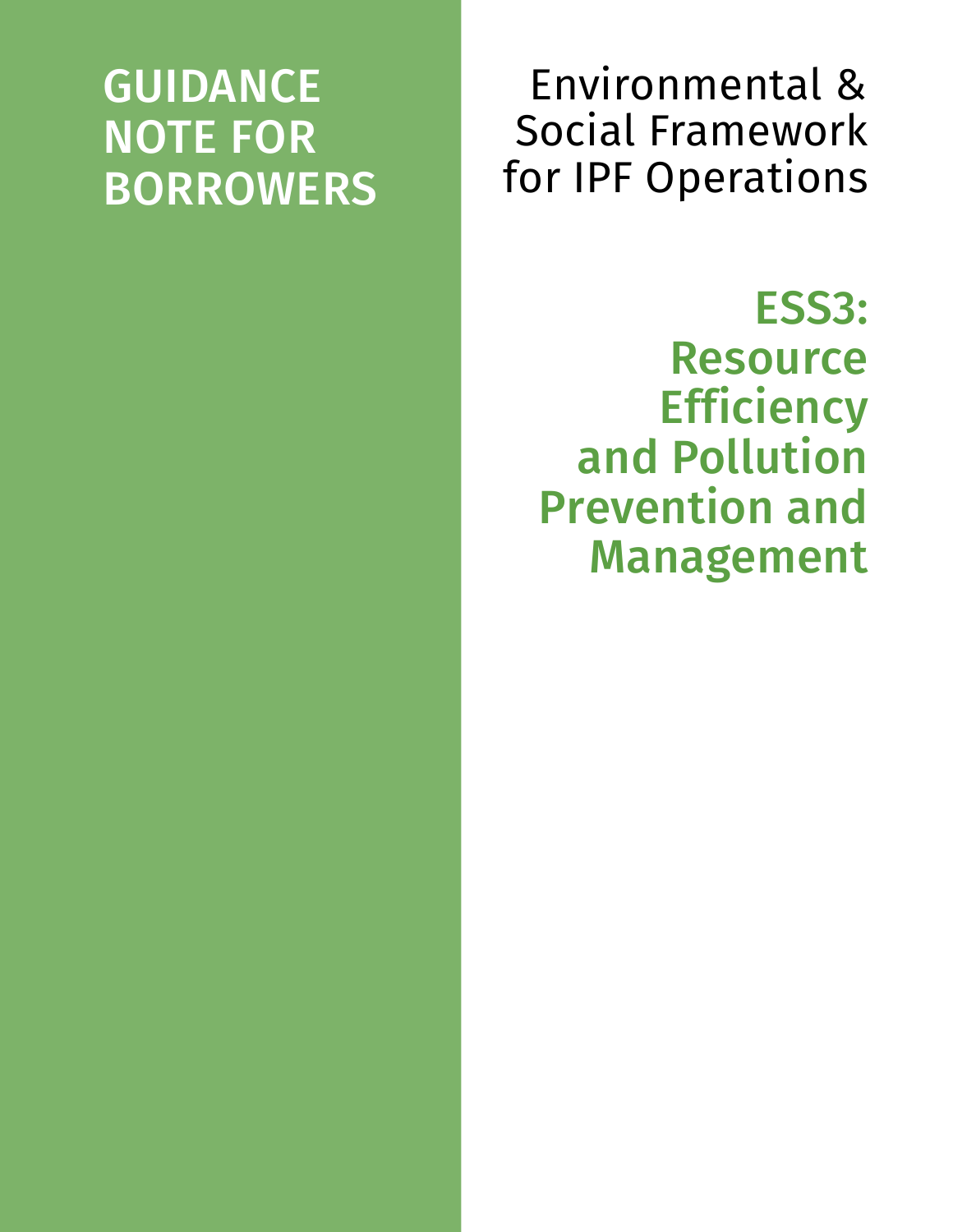*The Guidance Notes provide guidance for the Borrower on the application of the Environmental and Social Standards (ESSs), which form part of the World Bank's 2016 Environmental and Social Framework (ESF). The Guidance Notes help to explain the requirements of the ESSs; they are not Bank policy, nor are they mandatory. The Guidance Notes do not substitute for the need to exercise sound judgment in making project decisions. In case of any inconsistency or conflict between the Guidance Notes and the ESSs, the provisions of the ESSs prevail. Each paragraph of the Standard is highlighted in a box, followed by the corresponding guidance.*

First Edition Published June 2018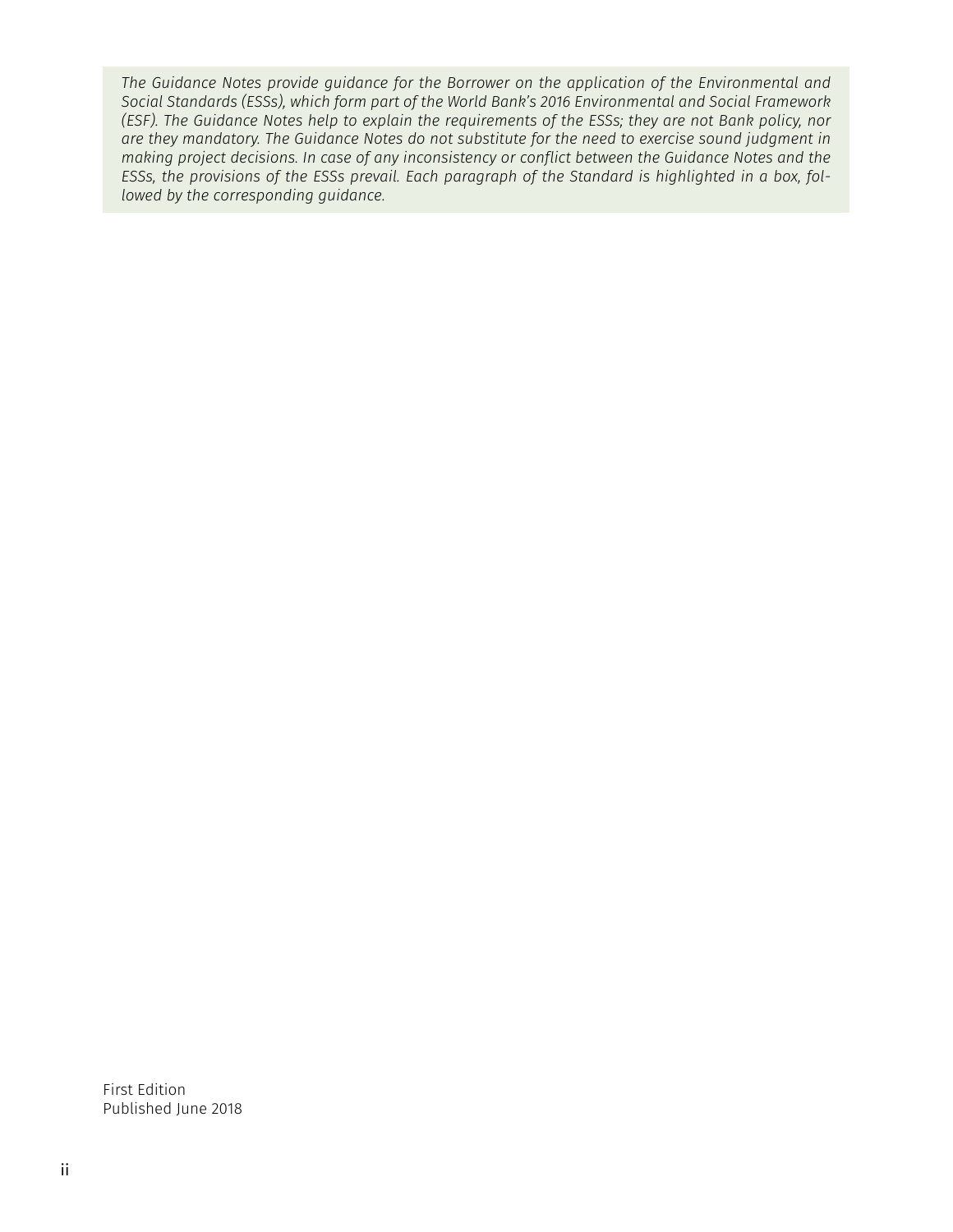# Contents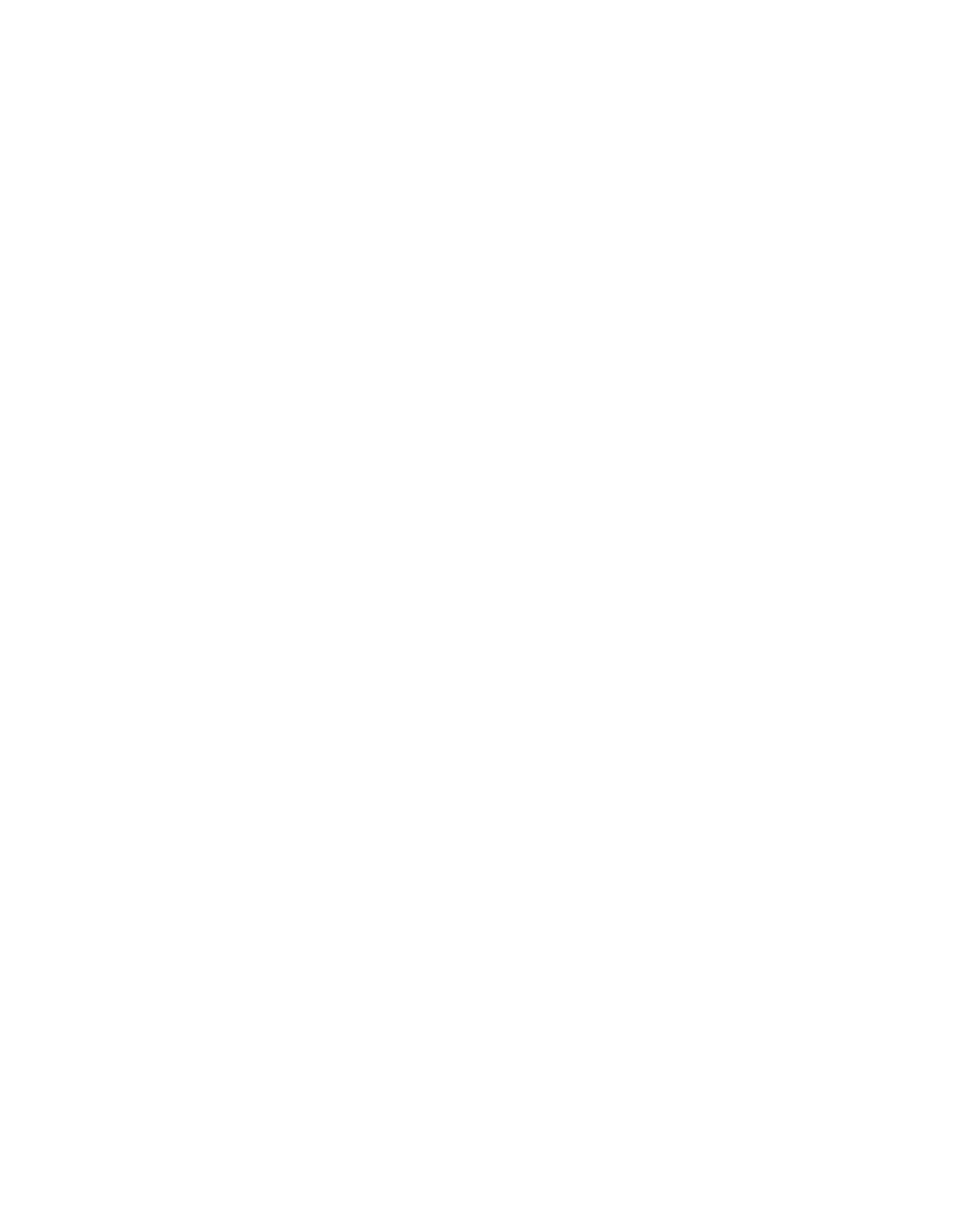## <span id="page-4-0"></span>**Introduction**

1. ESS3 recognizes that economic activity and urbanization often generate pollution to air, water, and land, and consume finite resources that may threaten people, ecosystem services, and the environment at the local, regional, and global levels. The current and projected atmospheric concentration of greenhouse gases (GHG) threatens the welfare of current and future generations. At the same time, more efficient and effective resource use, pollution prevention, and GHG emission avoidance, and mitigation technologies and practices have become more accessible and achievable.

2. This ESS sets out the requirements to address resource efficiency and pollution<sup>1</sup> prevention and management2 throughout the project life cycle consistent with Global International Industry Practice (GIIP).

## **Objectives**

- (a) To promote the sustainable use of resources, including energy, water, and raw materials.
- (b) To avoid or minimize adverse impacts on human health and the environment by avoiding or minimizing pollution from project activities.
- (c) To avoid or minimize project-*related* emissions of short- and long-lived climate pollutants.3
- (d) To avoid or minimize generation of hazardous and nonhazardous waste.
- (e) To minimize and manage the risks and impacts associated with pesticide use.

Footnote 3. This includes all GHGs and black carbon (BC).

## **Scope of Application**

3. The applicability of this ESS is established during the environmental and social assessment described in ESS1.

## **Requirements**

4. The Borrower will consider ambient conditions and apply technically and financially feasible resource efficiency and pollution prevention measures in accordance with the mitigation hierarchy. The measures will be proportionate to the risks and impacts associated with the project and consistent with GIIP, in the first instance the Environmental Health and Safety Guidelines (EHSGs).

## **Resource Efficiency**

5. The Borrower will implement technically and financially feasible measures for improving efficient consumption of energy, water, and raw materials, as well as other resources. Such measures will integrate the principles of cleaner production into product design and production processes to conserve

Footnote 1. The term "pollution" is used to refer to both hazardous and nonhazardous chemical pollutants in the solid, liquid, or gaseous phases, and includes other components such as thermal discharge to water, emissions of short- and long-lived climate pollutants, nuisance odors, noise, vibration, radiation, electromagnetic energy, and the creation of potential visual impacts including light.

Footnote 2. Unless otherwise noted in this ESS, "pollution management" includes measures designed to avoid or minimize emissions of pollutants, including short- and long-lived climate pollutants, given that measures which tend to encourage reduction in energy and raw material use, as well as emissions of local pollutants, also generally result in encouraging a reduction of emissions of short- and long-lived climate pollutants.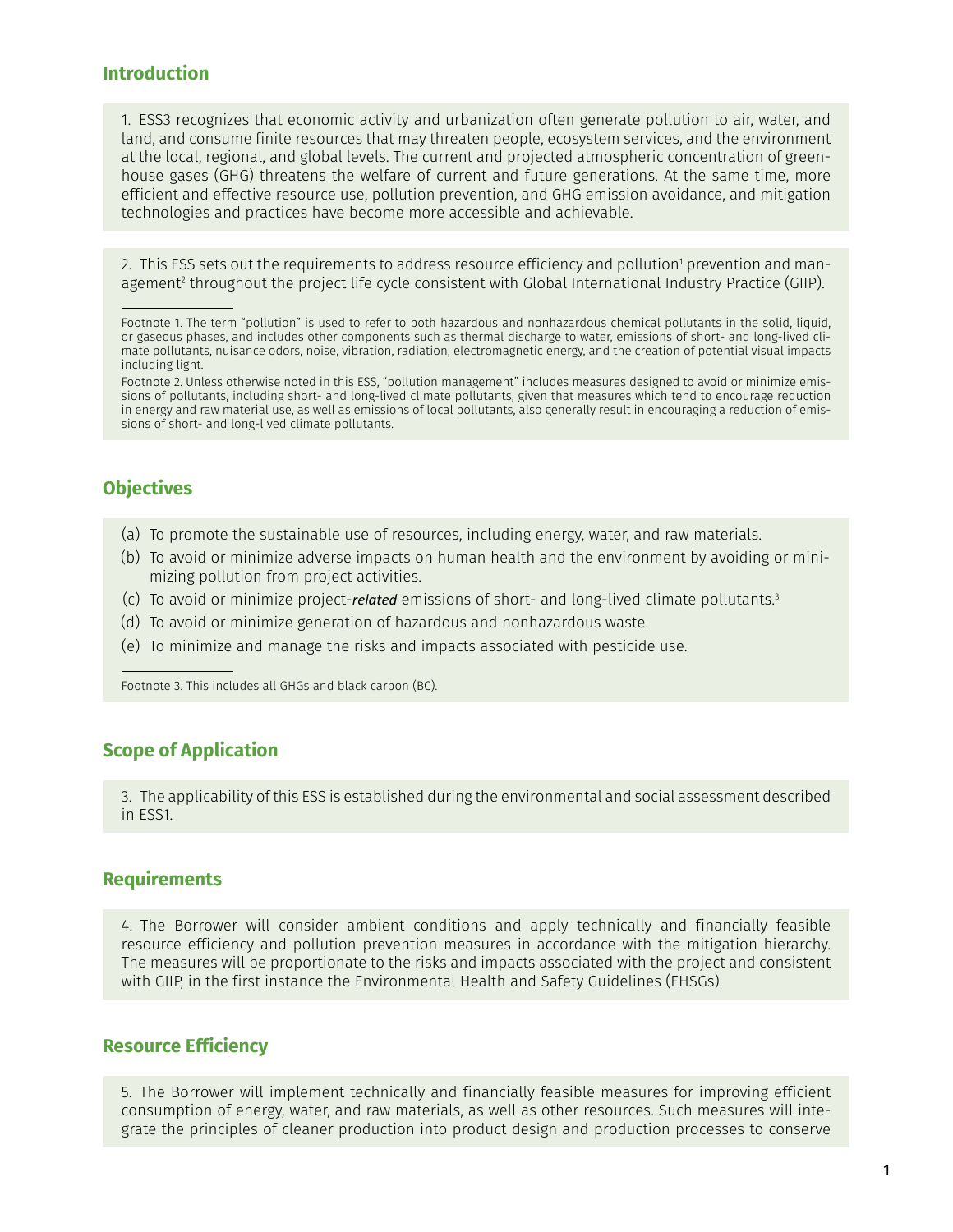<span id="page-5-0"></span>raw materials, energy, and water, as well as other resources. Where benchmarking data are available, the Borrower will make a comparison to establish the relative level of efficiency.

**GN5.1.** What constitutes the efficient usage of resources, including energy, water, and raw materials, is project-, context-, and country-specific but should be consistent with Good International Industry Practice (GIIP), in the first instance the Environmental, Heath, and Safety Guidelines (EHSGs). In accordance with ESS1, resource efficiency measures should be analyzed as part of the environmental and social assessment. For further information on the EHSGs, see the Reference section of this Guidance Note.

GN5.2. The terms "cleaner production" and "resource efficiency" refer to the concept of integrating pollution reduction and/or raw material-, water-, and energy-conserving measures into the design of product and production processes, or adopting an alternative process.

**GN5.3.** In many industrial and commercial activities, where the unit of output can be readily measured or defined, widely accepted benchmarks that describe performance in quantitative terms are available. For example, process energy use per ton of product is often an accepted benchmark. Similarly, building benchmarks may refer to energy or water use per dwelling, inhabitant, or per guest night in a hotel, or energy use per unit area in other building types with corrections for climatic variations. When these benchmarks are available and used in accordance with or to supplement GIIP, they can be used to evaluate project performance on the resource efficiency or pollution intensity requirements of ESS3. If such benchmarks are not available, using a best available techniques approach may be appropriate to benchmark one engineering approach against another.

## **A. Energy Use**

6. The efficient use of energy is an important way in which the Borrower can contribute to sustainable development. When the project is a potentially significant user of energy, in addition to applying the resource efficiency requirements of this ESS, the Borrower will adopt measures specified in the EHSGs to optimize energy usage, to the extent technically and financially feasible.

**GN6.1.** Sectors that typically make significant use of energy include, for example, industrial production, resource extraction, water pumping, or transport. However, projects in other sectors may also be significant users of energy; these include waste management, agriculture, education, and health.

**GN6.2.** As indicated in ESS1, technical feasibility is based on whether the proposed measures and actions can be implemented with commercially available skills, equipment, and materials, taking into consideration prevailing local factors such as climate, geography, demography, infrastructure, security, governance, capacity, and operational reliability. Financial feasibility is based on relevant financial considerations, including relative magnitude of the incremental cost of adopting such measures and actions compared to the project's investment, operating, and maintenance costs, and on whether this incremental cost could make the project nonviable for the Borrower.

#### **B. Water Use**

7. When the project is a potentially significant user of water or will have potentially significant impacts on water quality, in addition to applying the resource efficiency requirements of this ESS, the Borrower will adopt measures, to the extent technically and financially feasible, that avoid or minimize water usage so that the project's water use does not have significant adverse impacts on communities, other users, and the environment. These measures include, but are not limited to, the use of additional technically feasible water conservation measures within the Borrower's operations, the use of alternative water supplies, water consumption offsets to maintain total demand for water resources within the available supply, and evaluation of alternative project locations.

**GN7.1.** For the purposes of ESS3, paragraph 7, the significance of water use will be determined on a case-by-case basis. This includes consideration of water availability, including seasonal and multiyear variations in water tables and precipitation, as well as water resource demand. Examples of projects that could involve significant use of water include agriculture, water-cooled thermal power plants, mining, urban water supply, water distribution, and groundwater abstraction projects. Water "use" generally refers to withdrawals or applications; water "consumption" refers to water no longer available in the system due to evaporative or transpiration "losses" from use in agriculture, cooling or manufacturing processes, landscaping, or net consumption by people and livestock.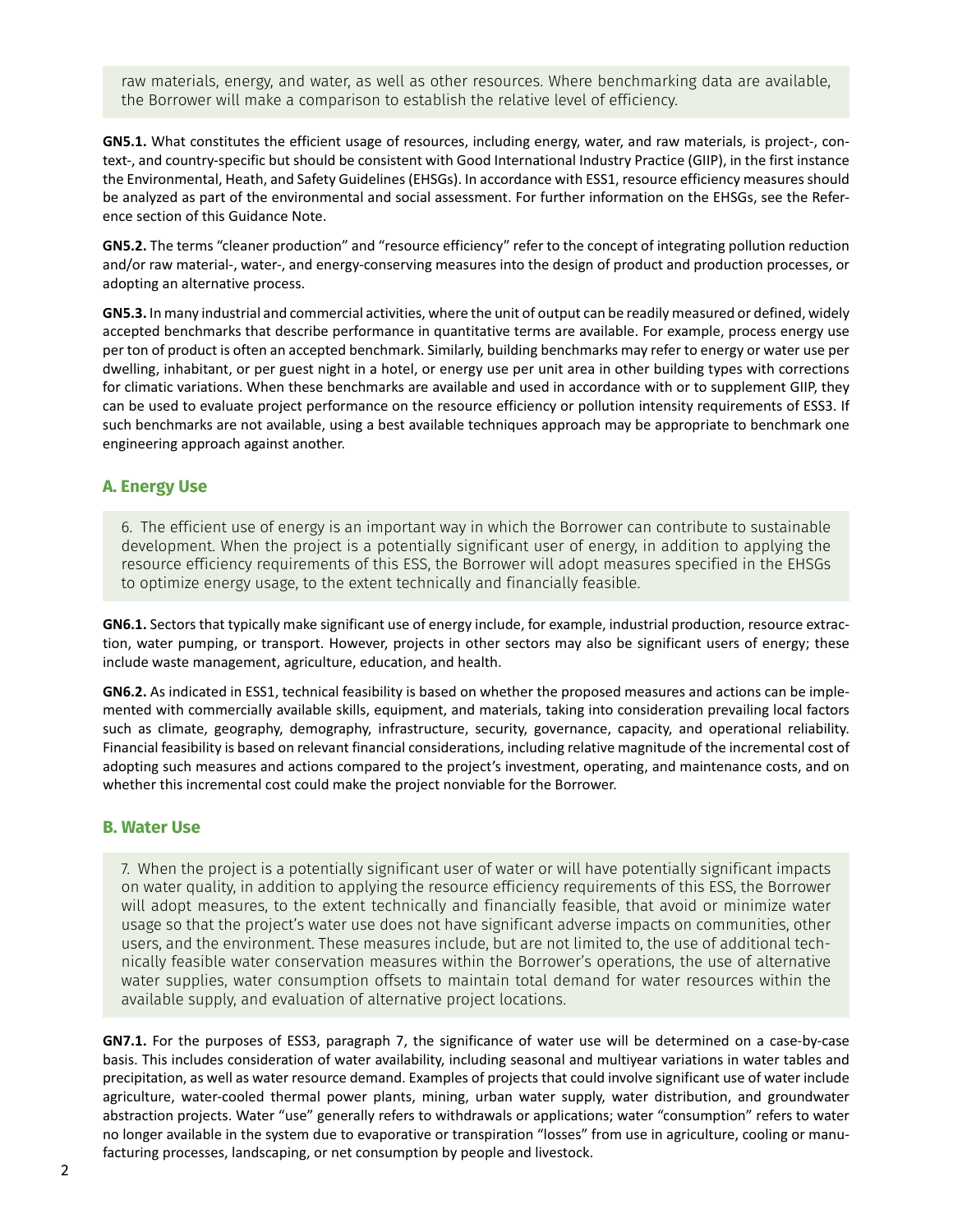**GN7.2.** When a project is a significant user of water, or contributes to depletion of water resources to the extent that third parties' ability to access water is adversely affected, efforts should be made to reduce water use to a level at which these adverse impacts are avoided or at least mitigated. It is also important to consider impacts on water quality. Water quality can be affected by contaminated wastewater and refuse associated with projects involving construction, agriculture, and industry, among others. Suggested measures to minimize impacts on water quality include reducing or eliminating on-site and post-project runoff of polluted water, controlling sources of pollutants, and treating contaminated water before discharge into drainage systems or receiving waters, in a manner consistent with GIIP or other compatible good practices. Mitigation measures to reduce adverse impacts on water quality and availability (quantity and timing) for other uses include avoiding the impacts by re-siting the project, applying technical and policy resource efficiency measures to reduce system impacts such as reverse osmosis-based water recovery, dry cooling, minimizing evaporation/evapotranspiration, improving irrigation systems as well as irrigation scheduling, including use of recycled urban water, promoting soil-water conservation measures (such as conservation tillage and incorporation of crop residue where appropriate), and in terms of water quality, promoting rational use of fertilizers and better management of animal wastes. Measures to address impacts on water quality and quantity in various phases of project development may be found in the EHSGs cited in the Reference section of this Guidance Note.

8. For projects with a high water demand that have potentially significant adverse impacts on communities, other users, or the environment, the following will apply:

- A detailed water balance will be developed, maintained, monitored, and reported periodically;
- Opportunities for improvement in water use efficiency will be identified and implemented;
- Specific water use (measured by volume of water used per unit production) will be assessed; and
- Operations must be benchmarked to available industry standards of water use efficiency.

**GN8.1.** For the purposes of ESS3 paragraph 8, high water demand is determined based on local and, as relevant, national and transboundary context, considering both water quality and water quantity/availability (including seasonal and multiyear variations).

**GN8.2.** A detailed water balance factors in climate variability and incorporates estimates relating to: (a) all inputs, such as precipitation, external inflow of rivers and groundwater, interbasin water transfer, and returned water from users to a hydrological unit, for example, a catchment/watershed or river basin; (b) all outputs from the hydrological unit, for example, water abstraction from surface/groundwater resources, outflow of rivers and groundwater to the sea or neighboring territories, interbasin water transfer or by evapotranspiration; and (c) changes in water storage in the hydrologic unit over a defined period of time, for example, during a month or a year. In preparing the water balance, estimates of future water availability are included, which can vary based on scenarios of anticipated changes in water demands or other factors, such as climate change. A water balance supports management of water allocation among water users. It also supports river basin management planning because it provides information on water availability and demand and can indicate potential for water conservation. Methods to support water balances include water accounting through remote sensing and in-situ sensors with appropriate analysis-to the extent technically and financially feasible, and in a manner proportionate to the project scope-to estimate water flows, fluxes, stocks, consumption, and services, and to communicate water-resources-related information to communities, users, and decision makers.

**GN8.3.** Various options exist to improve water use efficiency to avoid adverse impacts of water use. For example, agricultural water use efficiency can be improved through technologies and policies that incentivize maintaining net consumptive use (evapotranspiration) within specified limits, taking into account the implications for the overall watershed. In another example, urban water use efficiency can be increased through building codes that encourage installation of low flow toilets and showers, consumer awareness campaigns to promote water efficient appliances, and repair of water-distribution systems to reduce leakage. Water use in agriculture, the largest consumer of water, can be made more efficient through irrigation-system improvements, irrigation scheduling, improving water-conveyance efficiency and leakage losses, managing soils to reduce runoff, and reusing water on-farm. Depending on the significance of the project's potential impacts on communities, other users, ecosystems, or the environment, it may be useful to include an assessment of the volume of water used per unit of production in the project's environmental and social assessment. With respect to water productivity, approaches such as system water accounting may be useful to assess the extent to which water productivity increases have an effect on other water users. For example, increasing water productivity, while maintaining existing water withdrawal, will increase the efficiency of water use, but, at the same time, may affect downstream water users who depend on return flow in rivers or groundwater aquifers.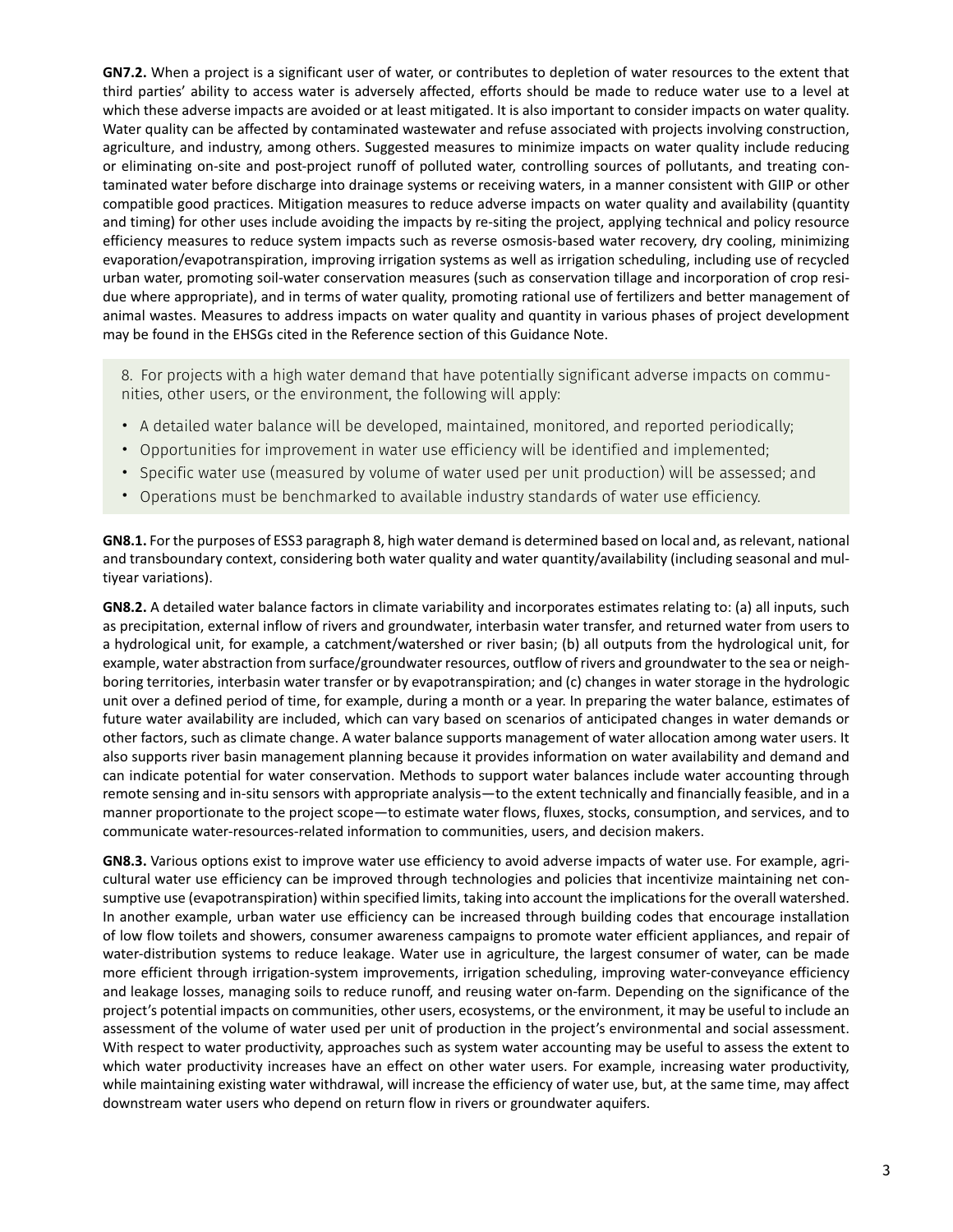<span id="page-7-0"></span>9. The Borrower will assess, as part of the environmental and social assessment, the potential cumulative impacts of water use upon communities, other users, and the environment and will identify and implement appropriate mitigation measures.

**GN9.1.** Cumulative impacts of projects are defined in ESS1, footnote 22. With respect to water, the environmental and social assessment includes impacts on surface and groundwater, and impacts on water quality and quantity, including current and planned uses of water in the same hydraulic basin (including watersheds and groundwater). Appropriate mitigation measures should address short- and long-term cumulative impacts on communities, other users, ecosystem services, and the environment.

## **C. Raw Material Use**

10. When the project is a potentially significant user of raw materials, in addition to applying the resource efficiency requirements of this ESS, the Borrower will adopt measures<del>"</del> specified in the EHSGs and other GIIP to support efficient use of raw materials, to the extent technically and financially feasible.

Footnote 4. These measures can include reuse or recycling of materials. The Borrower will seek to reduce or eliminate the use of toxic or hazardous raw materials.

**GN10.1.** Efficiency in use of raw materials and, thereby, efficiency in costs and labor, can be achieved by eliminating and/or minimizing the quantity used in the project, selecting the most appropriate raw materials possible, and reducing and recycling wastes. Projects that usually make significant use of raw materials include road construction, housing and urban development, logging, mining, and chemical manufacture and processing. Measures to eliminate, substitute, or reduce raw material use in various phases of project development may be found in the General EHSGs, and in the Industry Sector Guidelines in the Reference section of this Guidance Note.

## **Pollution Prevention and Management**

11. The Borrower will avoid the release of pollutants or, when avoidance is not feasible, minimize and control the concentration and mass flow of their release using the performance levels and measures specified in national law or the EHSGs, whichever is most stringent. This applies to the release of pollutants to air, water, and land due to routine, nonroutine, and accidental circumstances, and with the potential for local, regional, and transboundary impacts.

**GN11.1.** When pollution avoidance is not feasible, technically and financially feasible technologies and processes should be used to mitigate pollution impacts. It is good practice to undertake a thorough analysis that includes consideration of the source, nature, and magnitude of the emission or discharge, its interaction with the ecosystem, and the ambient pollution problem to be addressed. Based on this analysis, appropriate technologies and processes can be selected.

**GN11.2.** Monitoring frequency is determined by the nature, scale, and variability of the potential emissions and may range from continuous monitoring to daily, monthly, annually, or less frequently, depending on the nature of the project emissions. In some cases, end-of-pipe emission flows can be diluted to meet emission standards while maintaining the same aggregate emission of pollutants into the environment. Therefore, it may be useful to monitor both emission flows and emission loads. If there are substantive changes to the project that modify the emissions, monitoring needs may also change. Monitoring is particularly important for projects with impacts that are uncertain and/or potentially irreversible. These projects consequently may call for more frequent or more detailed evaluation of emission levels or ambient quality. Guidance on recommended monitoring approaches and frequencies appropriate to the nature of their operations is available from many internationally recognized sources including the EHSGs.

12. Where the project involves historical pollution, $^5$  the Borrower will establish a process to identify the responsible party. If the historical pollution could pose a significant risk to human health or the environment, the Borrower will undertake a health and safety risk assessment<sup>6</sup> of the existing pollution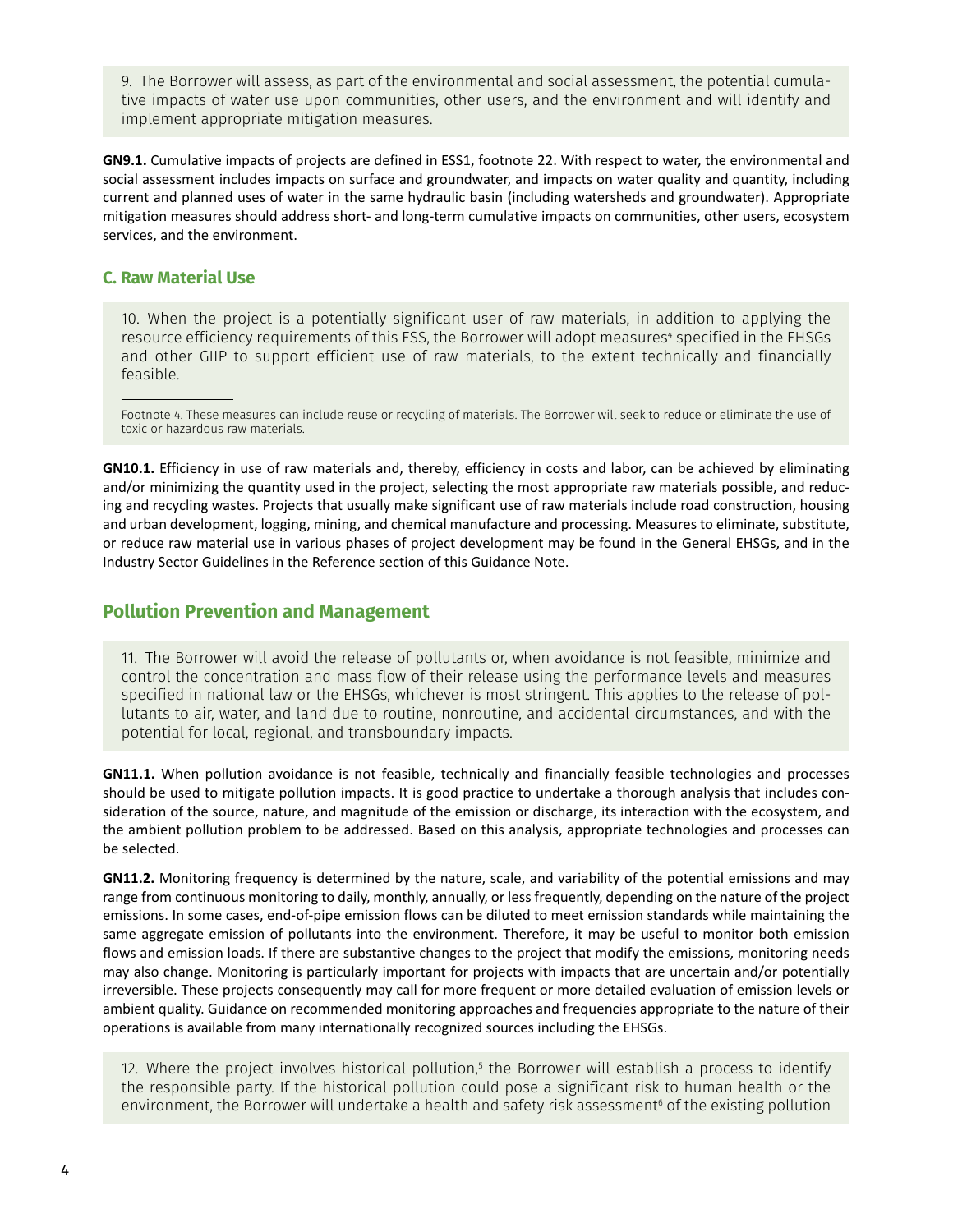which may affect communities, workers, and the environment. Any remediation of the site will be appropriately undertaken in accordance with national law and GIIP, whichever is most stringent.7

Footnote 5. In this context, historical pollution is defined as pollution from past activities affecting land and water resources for which no party has assumed or been assigned responsibility to address and carry out the required remediation. Footnote 6. Such assessment will follow a risk-based approach consistent with GIIP, in the first instance the EHSGs. Footnote 7. If one or more third parties are responsible for the historical pollution, the Borrower will consider seeking recourse from such parties so that such pollution is appropriately remediated. The Borrower will implement adequate measures so that historical pollution at the site does not pose a significant risk to the health and safety of workers and communities.

**GN12.1.** The project's health and safety risk assessment should be proportionate to the potential risks and impacts of the historical pollution of land and water resources, among others, and may be conducted as part of the environmental and social assessment. Appropriate mitigation measures should be developed and implemented either as part of the project or through other means. Contamination management options, based on the outcome of the health and safety risk assessment, are site specific and may include containment or isolation as well as mitigation. It is important to consult with project stakeholders when developing such options and mitigation measures. Further information on stakeholder engagement is found in ESS10 and its accompanying Guidance Note.

**GN12.2 (Footnote 7).** Measures would be considered adequate where they address, in accordance with the mitigation hierarchy, significant health and safety risks to project workers and communities. Further information on Community Health and Safety is found in ESS4 and its accompanying Guidance Note.

13. To address potential adverse project impacts on human health and the environment, $^{\text{\tiny{8}}}$  the Borrower will consider relevant factors, including, for example: (a) existing ambient conditions; (b) in areas already impacted by pollution, the remaining assimilative capacity $^{\circ}$  of the environment; (c) existing and future land use; (d) the project's proximity to areas of importance to biodiversity; (e) the potential for cumulative impacts with uncertain and/or irreversible consequences; and (f) impacts of climate change.

Footnote 8. Such as air, surface and groundwater, and soils.

Footnote 9. Assimilative capacity refers to the capacity of the environment for absorbing an incremental load of pollutants while remaining below a threshold of unacceptable risk to human health and the environment.

**GN13.1.** The assimilative capacity of the environment includes the nature of the receiving environment, such as the existence of water bodies, soils, airsheds, and forests, as well as temporal and seasonal factors.

**GN13.2.** The assimilative capacity of receiving water bodies may depend on numerous factors, including, for example, the total volume of water, flow and flushing rates, temperature of received discharge, and the loading of pollutants from other effluent sources in the area or region. The assimilative capacity of soil may depend on the characteristics of both the received discharge and the soil, as well as the type of microbial, chemical, and physical reactions that take place in the soil layer, and climatic conditions. Waste may include sewage sludge, municipal solid waste, municipal wastewater, industrial waste, agricultural waste, and leachates of manure disposed of on land or used as fertilizer. To determine the assimilative capacity of an airshed, emission levels, ambient air quality standards, and prevailing meteorological conditions are taken into account. Appropriate air-quality modeling or similar tools are necessary to determine critical emission loads. The EHSGs and IFC Guidance Note 3: Resource Efficiency and Pollution Prevention both provide further information on the assimilative capacity of the environment, including benchmarks and thresholds for various pollutants. Information on referenced materials may be found in the Reference section of this Guidance Note.

**GN13.3.** When developing a project that is expected to produce potentially significant emissions of pollutants, the existing background ambient levels are evaluated in the environmental and social assessment to determine if they comply with the relevant ambient quality guidelines and/or standards. Using the mitigation hierarchy, it is important to develop measures to avoid or minimize emissions of pollutants into sensitive or already degraded water, air, or soil environments. Proximity to communities/residential areas should also be considered; the impacts of pollutants on local communities should be addressed in the project's environmental and social assessment.

**GN13.4.** Where a project involving the modernization or retrofit of an existing facility is expected to produce potentially significant emissions of pollutants, the current ambient conditions are evaluated to determine if they meet the relevant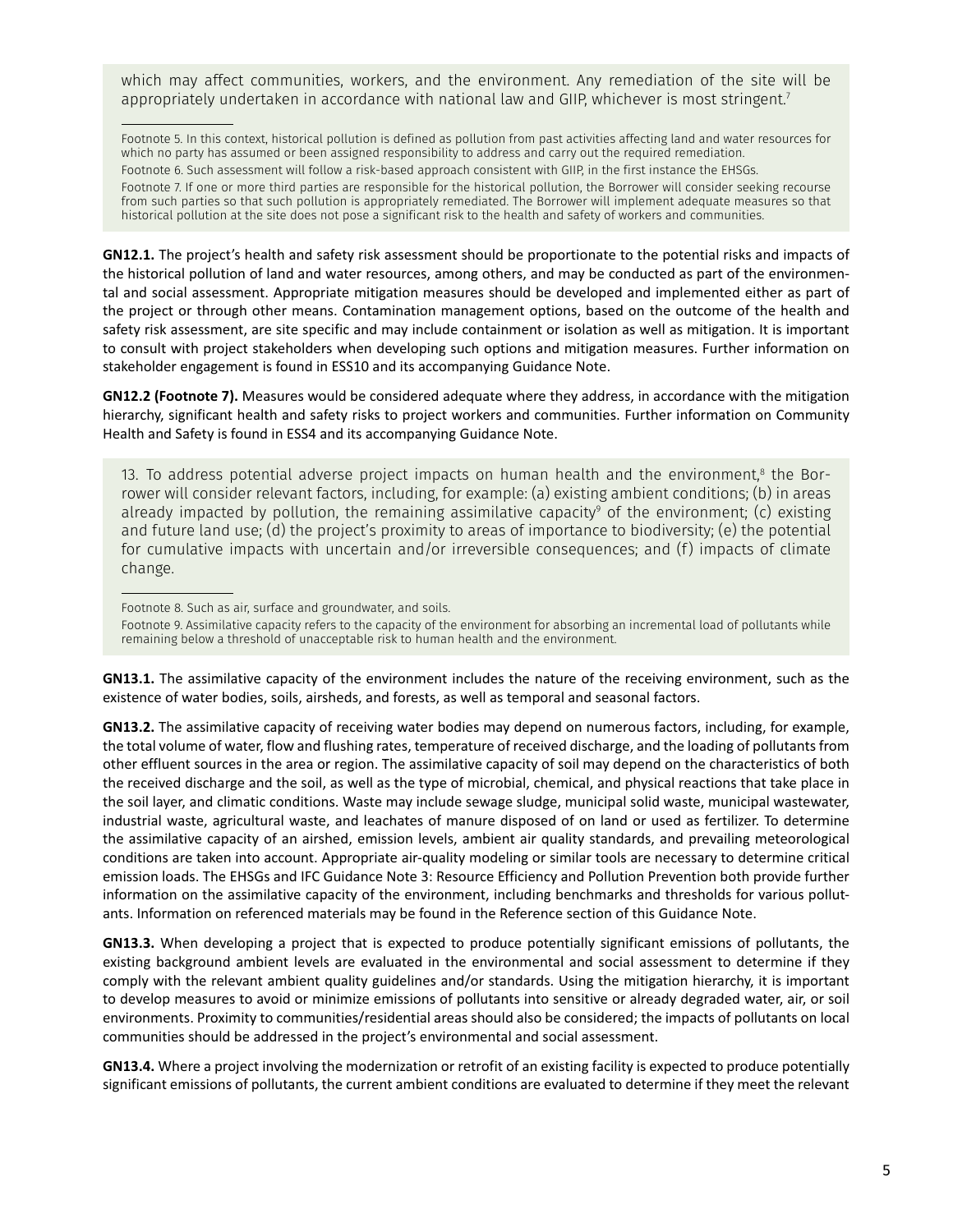<span id="page-9-0"></span>ambient quality standards. If they exceed the standards, and the existing facility is a major source of emissions, the feasibility of reducing emissions is considered with the aim of developing and implementing measures that improve current ambient conditions. This is undertaken as part of the project's environmental and social assessment.

**GN13.5.** For projects that may discharge effluents into receiving water bodies that lack assimilative capacity, zero discharge systems should be used where technically and financial feasible.

14. In addition to applying resource efficiency and pollution control measures as required in this ESS, when the project has the potential to constitute a significant source of emissions in an already degraded area, the Borrower will consider additional strategies and adopt measures that avoid or minimize negative effects. These strategies include, but are not limited to, evaluation of project location alternatives.

### **A. Management of Air Pollution10**

15. In addition to the resource efficiency measures described above, the Borrower will consider alternatives and implement technically and financially feasible and cost-effective<sup>11</sup> options<sup>12</sup> to avoid or minimize project-related air emissions during the design, construction, and operation of the project.

**GN 15.1.** Air emissions can originate from point and nonpoint sources. The characterization and estimation of project air emissions within a defined airshed where the proposed project is to be located requires collection and evaluation of baseline data on ambient concentrations of parameters such as PM10, PM2.5, SO<sub>2</sub>, NO<sub>x</sub>, and ground-level ozone, in consideration of averaging time consistent with relevant national air quality standards and GIIP. The size of the airshed will depend on project design factors such as stack height, and characteristics such as meteorological conditions and topography. If the airshed is not defined by legislation or relevant environmental authorities, the environmental and social assessment should clearly define the airshed through scoping and consultation with authorities and relevant stakeholders. For further information on the reduction and/or management of air pollution, consult the EHSGs.

**GN15.2 (Footnote 10).** Greenhouse gases (GHGs) include carbon dioxide (CO<sub>2</sub>), methane (CH<sub>4</sub>), nitrous oxide (N<sub>2</sub>O), hydrofluorocarbons (HFCs), perfluorocarbons (PFCs), sulphur hexafluoride (SF<sub>6</sub>), and nitrogen trifluoride (NF<sub>3</sub>).

**GN15.3 (Footnote 12).** Examples of energy efficiency measures include cogeneration of heat and power; trigeneration of heat, power, and cooling; heat recovery; process changes; enhanced process control; leak elimination; insulation; and the use of more energy-efficient demand-side equipment (for example, electric motors, compressors, fans, pumps, heaters, and lighting fixtures).

**GN15.4 (Footnote 12).** Examples of renewable energy sources include solar power or heat generation, hydro, wind, certain types of geothermal, and sustainable biomass. Biomass-based renewable energy systems can often be combined with pollution-control devices (for example, anaerobic digestion of liquid effluents) and can create useful energy from organic waste. This system can allow the carbon contained in the waste to be released into the atmosphere as carbon dioxide rather than as methane, a more potent GHG.

16. As part of the environmental and social assessment of the project, the Borrower will characterize and estimate sources of air pollution related to the project.<sup>13</sup> This will include an estimate of gross GHG emissions resulting from the project, providing that such estimation is technically and financially feasible. Where the Borrower does not have the capacity to develop the estimate of GHG emissions,

Footnote 10. 'Air pollution' refers to the release of air pollutants (often associated with the combustion of fossil fuels), such as nitrogen oxides (NOx), sulfur dioxide (SO<sub>2</sub>), carbon monoxide (CO), particulate matter (PM), as well as other contaminants including GHGs.

Footnote 11. Cost-effectiveness is determined according to the capital and operational cost and financial benefits of the options considered over the life of the project.

Footnote 12. The options for reducing or preventing air pollution may include a combination of approaches such as: enhancing energy efficiency, process modification, selection of fuels or other materials with less polluting emissions, and application of emissions control techniques. Options for reducing GHG emissions may include alternative project locations; adoption of renewable or low carbon energy sources; alternatives to refrigerants with high global warming potential; more sustainable agricultural, forestry, and livestock management practices; the reduction of fugitive emissions and gas flaring; and carbon sequestration and storage; sustainable transport alternatives; and proper waste management practices.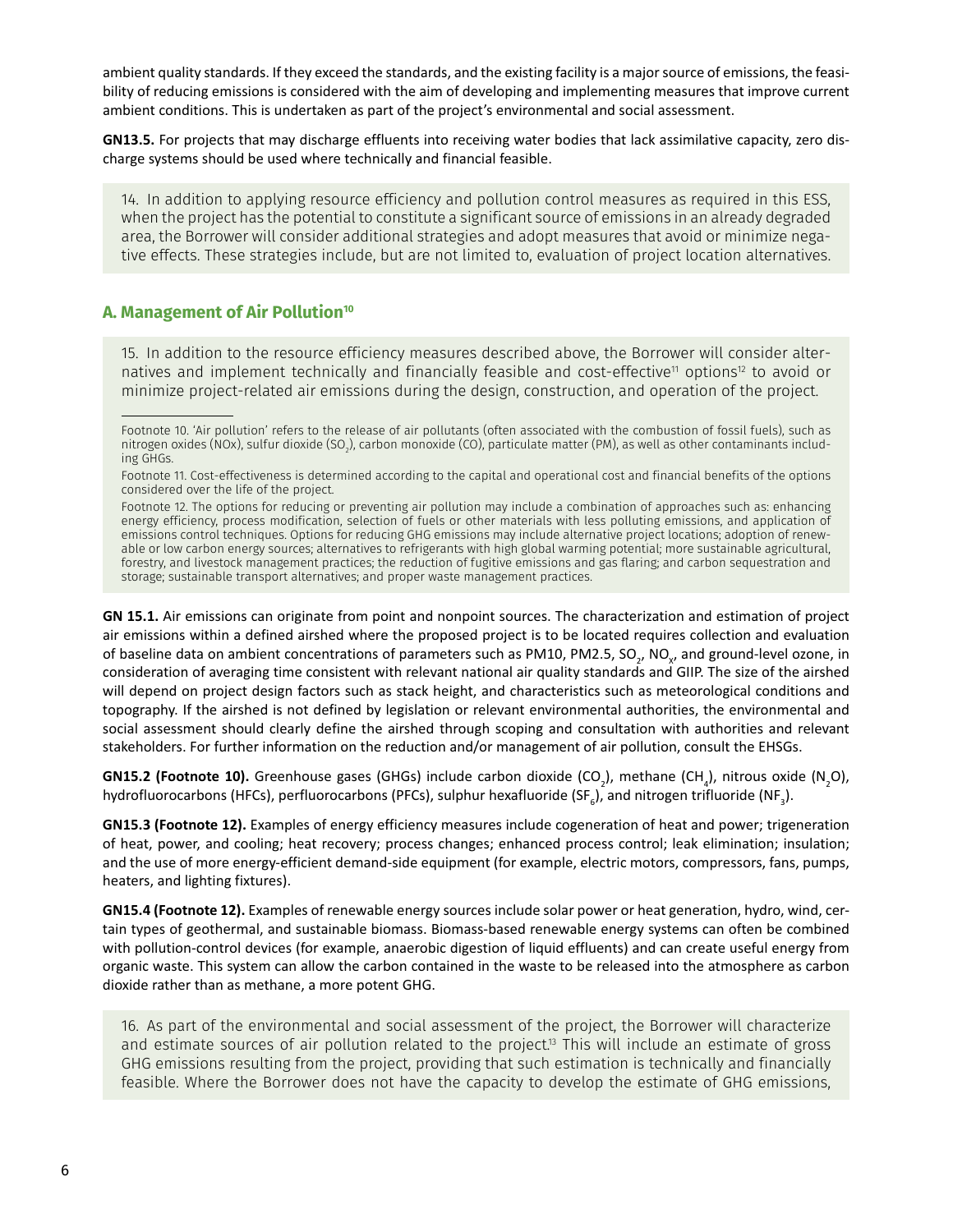<span id="page-10-0"></span>the Bank will provide assistance to the Borrower.<sup>14</sup> For projects that have diverse and small sources of emissions (for example, community-driven development projects) or where emissions are not likely to be significant (for example, projects in education and social protection), GHG estimations will not be required.

Footnote 13. For the purposes of such estimate, the Borrower may utilize national methodologies accepted in the context of international agreements on climate change, with the agreement of the bank.

Footnote 14. Depending on the capacity of the Borrower, the type of the project, and the basis on which financing is being provided to the Borrower, this assistance may involve the Bank carrying out the GHG estimation on behalf of the Borrower, for example relating to IDA or FCS, projects, working with Borrower counterparts, and using project information provided by the Borrower. The Bank can also provide technical assistance to the Borrower in the use of the methodologies established by the Bank so that Borrower competency is strengthened in this respect.

**GN16.1.** The environmental and social assessment includes an estimate of the annual gross GHG emissions over the life of the project, where technically and financially feasible. To avoid double counting, gross GHG emissions are calculated only for direct GHG emissions (scope 1) from the project and further prorated according to the share of the total costs that the project finances.

**GN16.2.** National methodologies for estimating GHG emissions accepted in the context of international agreements on climate change or other methodologies may be used to make the estimate, provided such methodology is acceptable to both the Borrower and the Bank.

**GN16.3.** When determining whether a project produces significant emissions, sector-specific methodologies are utilized to estimate GHG emissions. Examples of sectors that have potentially significant emissions include energy, transport, heavy industry, building materials, agriculture, forest products, and waste management. Certain projects are designed to produce GHG savings. For purposes of this Guidance Note, their emissions are not considered significant, or calculating their gross GHG emissions is not considered technically feasible. These include reduction and control options such as: (a) enhancement of demand-side energy efficiency and reduction of system losses in transmission and distribution; (b) protection and enhancement of sinks and reservoirs of GHGs; (c) promotion of sustainable forms of agriculture and forestry; (d) promotion, development, and increased use of solar and wind energy; and (e) reduction of fugitive methane emissions or recovery of methane emissions for use in waste management. Product changes can also bring about significant reductions in GHG emissions, with potential cost and energy savings as well.

#### **B. Management of Hazardous and Nonhazardous Wastes**

17. The Borrower will avoid the generation of hazardous and nonhazardous waste.<sup>15</sup> Where waste generation cannot be avoided, the Borrower will minimize the generation of waste, and reuse, recycle and recover waste in a manner that is safe for human health and the environment. Where waste cannot be reused, recycled or recovered, the Borrower will treat, destroy, or dispose of it in an environmentally sound and safe manner that includes the appropriate control of emissions and residues resulting from the handling and processing of the waste material.

Footnote 15. These wastes may include municipal waste, e-waste, and animal waste.

**GN17.1.** It is important to apply the mitigation hierarchy as set out in ESS1 paragraph 27 to the management of wastes during all phases of a project, including design, construction, operation, closure, and decommissioning. The environmental and social assessment determines the source, type, quantity, and risks associated with the waste likely to be generated by the project and, if such waste cannot be avoided, proposes appropriate measures to minimize, reduce and, where not possible, mitigate, the risks associated with the waste. Environmentally sound and safe management of wastes and the obligations to manage such waste are included in relevant contractual arrangements of the project, particularly the technical design and construction contracts. For further information on the management of hazardous and nonhazardous wastes, consult the EHSGs. Further guidance on exposure of communities to hazardous wastes and chemicals is found in paragraphs 18.1 to 18.4 in the Guidance Note for ESS4.

**GN17.2 (Footnote 15).** Actions that avoid or minimize the creation of nonhazardous wastes and ensure the recycling, reuse, or safe disposal of such wastes generated by the project should also be included in the environmental and social assessment.

18. If the generated waste is considered hazardous,<sup>16</sup> the Borrower will comply with existing requirements for management (including storage, transportation, and disposal) of hazardous wastes including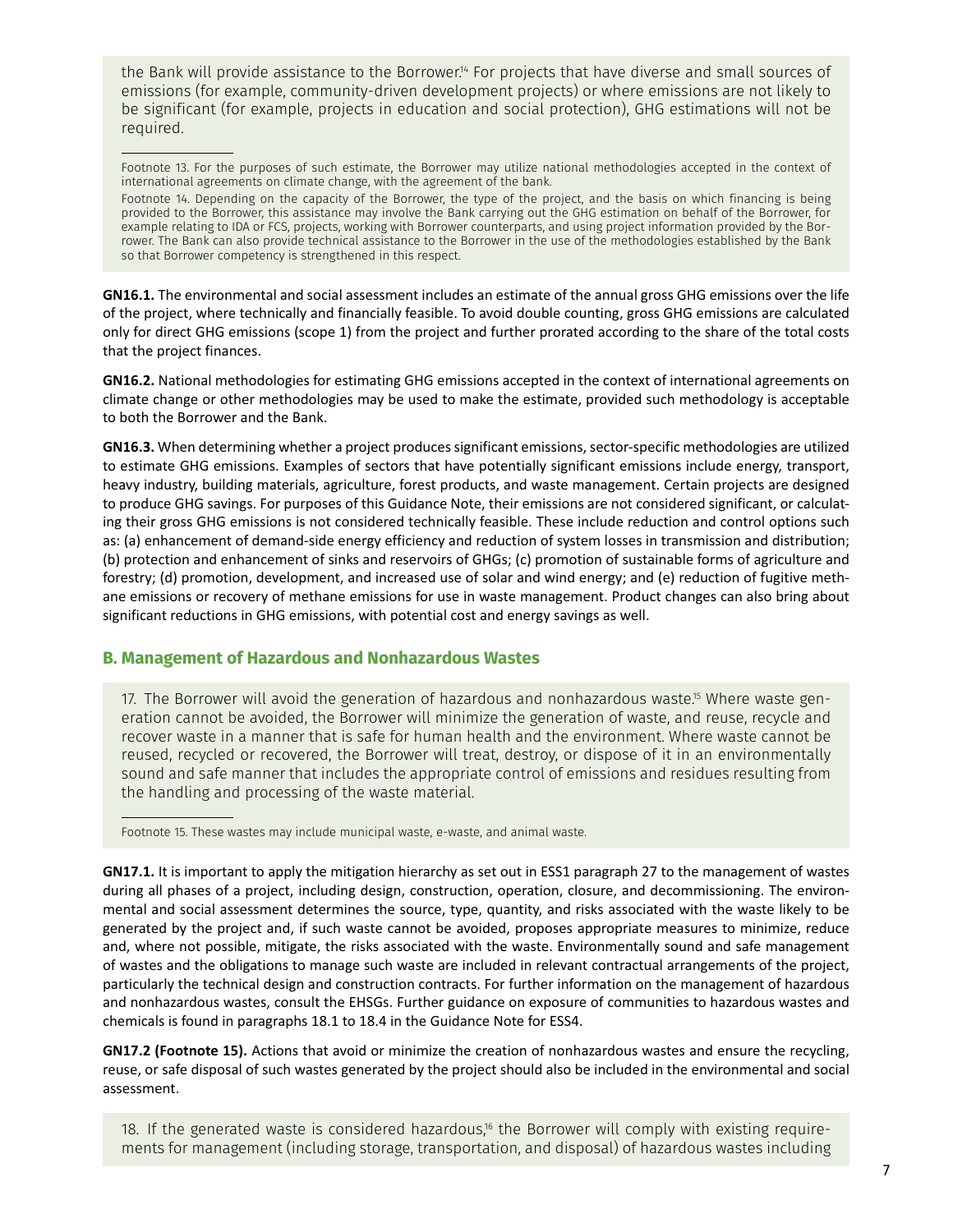national legislation and applicable international conventions, including those relating to transboundary movement. Where such requirements are absent, the Borrower will adopt GIIP alternatives for its environmentally sound and safe management and disposal. When hazardous waste management is conducted by third parties, the Borrower will use contractors that are reputable and legitimate enterprises licensed by the relevant government regulatory agencies and, with respect to transportation and disposal, obtain chain of custody documentation to the final destination. The Borrower will ascertain whether licensed disposal sites are being operated to acceptable standards and where they are, the Borrower will use these sites. Where licensed sites are not being operated to acceptable standards, the Borrower will minimize waste sent to such sites and consider alternative disposal options, including the possibility of developing its own recovery or disposal facilities at the project site or elsewhere.

Footnote 16. As defined by the EHSGs and relevant national law.

**GN18.1.** Hazardous wastes present a risk to human health, property, ecosystem services, and the environment due to their physical or chemical characteristics. Hazardous waste may include: explosives; compressed gases, including toxic or flammable gases; flammable liquids; flammable solids; oxidizing substances; toxic materials; radioactive material, including radioactive medical waste; corrosive substances; chemical fertilizers; soil amendments; chemicals, oils, and other hydrocarbons; paints; pesticides; herbicides; fungicides; asbestos; metal waste; hospital waste; used batteries; fluorescent light bulbs and ballasts; byproducts of plastic incineration at low temperatures; heavy metals (Pb, Cr, Cd, and Hg); dioxin-bearing wastes; and printed circuit boards (PCBs) in electrical equipment.

**GN18.2.** The project's environmental and social assessment identifies the hazardous waste that may be generated or managed by the project, taking into account national law, GIIP, and the EHSGs. It is good practice to conduct a hazard analysis, where a project has the potential to release hazardous material, or where project operations could result in injury to project workers or the public. A hazard analysis allows for systematic identification of systems and procedures that could result in accidental release of hazardous materials, and associated risks. Standard tools for hazard analysis include Hazard Identification (HAZID), Hazard and Operability (HAZOP) studies, Process Safety Management (PSM), and Quantitative Risk Analysis (QRA). Where there is risk of a spill of uncontrolled hazardous materials, a spill control, prevention, and countermeasure response plan is prepared as part of the environmental and social assessment. Information related to the project's management measures for hazardous materials is disclosed to stakeholders, including project workers.

**GN18.3.** The generation of hazardous wastes is avoided, if possible, or at least minimized to the extent that is technically and financially feasible. Where generation of hazardous wastes cannot be avoided, different types of waste are segregated for appropriate disposal and management. Disposal is carried out in accordance with GIIP. It is also important to ensure that waste containers designated for off-site shipment of hazardous wastes are secured and labeled, properly loaded on transport vehicles before leaving the site, and accompanied by appropriate shipping documents. The Basel Convention on the Control of Transboundary Movements of Hazardous Wastes and their Disposal serves as a valuable source of information on this topic. The Convention focuses on the reduction of hazardous waste generation and the promotion of environmentally sound management of hazardous wastes, wherever the place of disposal; and on the restriction of transboundary movements of hazardous wastes except where it is lawful and in accordance with the principles of environmentally sound management.

**GN18.4.** If no suitable disposal method is available, the Borrower should consider developing its own treatment or disposal facilities. Where this is not feasible, or where disposal outside the host country is restricted or prohibited by relevant international conventions, then it may be necessary to construct facilities for long-term storage of waste on-site or at an alternative location until appropriate disposal options become available. It is important that both options-treatment/disposal facility or long-term storage-be managed in an environmentally sound and safe manner, consistent with GIIP.

**GN18.5.** Information obtained as part of the process to contract third parties for hazardous and nonhazardous waste management may be essential to ascertain the reputability and legitimacy of the third party. Depending on the nature of the project and the potential risks and impacts, particularly where hazardous wastes are involved, information about and/or provided by and pertinent to the third party may need to include:

- Information in public records, for example, corporate registers;
- Current business licenses, registrations, permits, certificates, and approvals;
- Documents relating to their track record pertaining to hazardous waste management systems;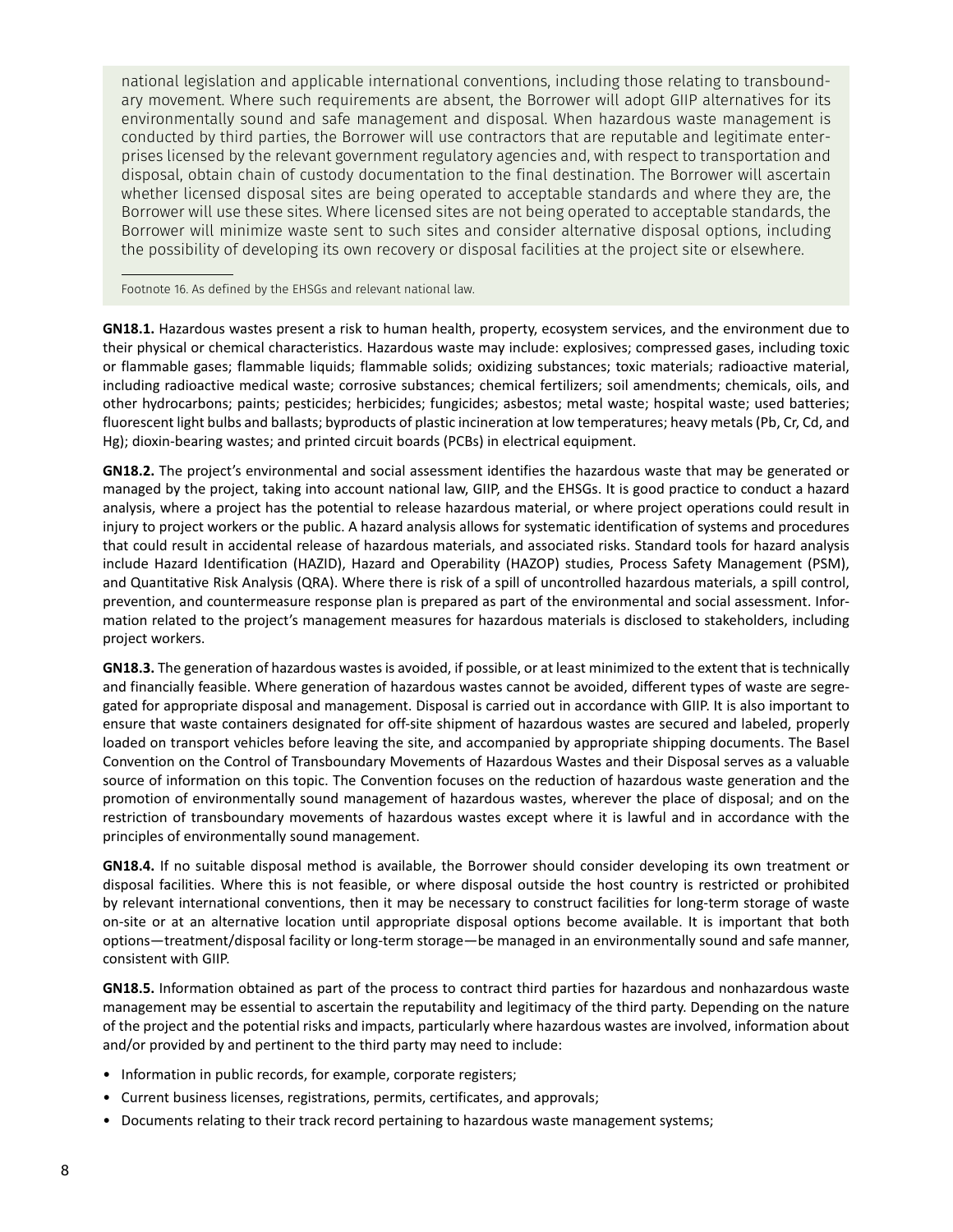- <span id="page-12-0"></span>• Safety records; and
- Copies of relevant previous contracts.

Further information on the management of hazardous and nonhazardous wastes may be found in the EHSGs and in the Reference section of this Guidance Note.

### **C. Management of Chemicals and Hazardous Materials**

19. The Borrower will avoid the manufacture, trade, and use of chemicals and hazardous materials subject to international bans, restrictions or phaseouts unless for an acceptable purpose as defined by the conventions or protocols or if an exemption has been obtained by the Borrower, consistent with Borrower government commitments under the applicable international agreements.

**GN19.1.** Chemicals and hazardous materials to be avoided are identified in relevant international conventions, such as: the Stockholm Convention on Persistent Organic Pollutants; the Rotterdam Convention on the Prior Informed Consent for Certain Hazardous Chemicals and Pesticides in International Trade; the Montreal Protocol on Substances that Deplete the Ozone Layer, including the Kigali Amendment to the Montreal Protocol, the Minamata Convention on Mercury; and the Basel Convention on the Control of Transboundary Movements of Hazardous Wastes and Their Disposal. The relevant international conventions are considered in the environmental and social assessment as they relate to the project, regardless of whether the Borrower is a party to those conventions. The requirements of these conventions, and their protocols, and agreements are addressed, as relevant, in any proposed mitigation measures.

**GN 19.2.** The Annexes A and B to the Stockholm Convention contain the list of chemicals to be eliminated or restricted. Registered parties to the Convention may obtain specific exemptions for applicable production and use as outlined in the Convention annexes (for example, the use of DDT for malaria control). Where projects involve existing stockpiles of obsolete Persistent Organic Pollutants, the environmental and social assessment addresses phaseout within a reasonable time frame. It is also important to minimize the unintentional production and release of the chemicals listed in Annex C of the Convention. Guidance on how to identify, quantify, and reduce emissions of Annex C chemicals from potentially significant sources is included in the publications that support the Convention.

**GN19.3.** The Rotterdam Convention on the Prior Informed Consent Procedure for Certain Hazardous Chemicals and Pesticides in International Trade, Annex III, contains the list of chemicals for which manufacture, trade, and use are to be avoided.

**GN19.4.** The Montreal Protocol on Substances that Deplete the Ozone Layer, Annexes A, B, C, E, and F, list the compounds of which the manufacture and consumption are to be avoided. Continued use of CFC refrigerant already present within refrigeration machinery is permitted, although in these circumstances it is good practice to minimize refrigerant leakage. While the Montreal Protocol does not anticipate complete phaseout of hydrochlorofluorocarbon (HCFC) refrigerants until January 1, 2040 in Article 5 countries, in many such countries proven zero-ozone-depletion alternatives are already in use, have supporting service infrastructure, and are preferred to HCFCs.

**GN19.5.** The Minamata Convention on Mercury addresses the avoidance of mercury production, and measures regarding its intentional use in products and processes, unintentional release from industrial activity, and trade. It is important to ensure the application of environmentally sound management and handling of mercury throughout its life cycle, including in waste-contaminated sites and long-term storage. In this regard, the Minamata Convention contains important guidance on the best available technologies and practices for reducing and controlling emissions of mercury from various sectors and sources, including combustion of fossil fuels, processing of mineral materials, use of solid incineration residues in road pavements, construction applications, and the remarketing of recycled mercury, among others.

**GN19.6.** The Cartagena Protocol on Biosafety to the Convention on Biological Diversity promotes biosafety by establishing rules and procedures for the safe transfer, handling, and use of Living Modified Organisms (LMOs), also referred to as Genetically Modified Organisms (GMOs). There is a specific focus on transboundary movements of LMOs. These rules are designed to protect ecosystems from the release of LMOs that are potentially detrimental to human health or the environment. Further information on biodiversity and living natural resources is found in ESS6, together with its accompanying Guidance Note.

20. The Borrower will minimize and control the release and use of hazardous materials.<sup>17</sup> The production, transportation, handling, storage, and use of hazardous materials for project activities will be assessed through the environmental and social assessment. The Borrower will consider less hazardous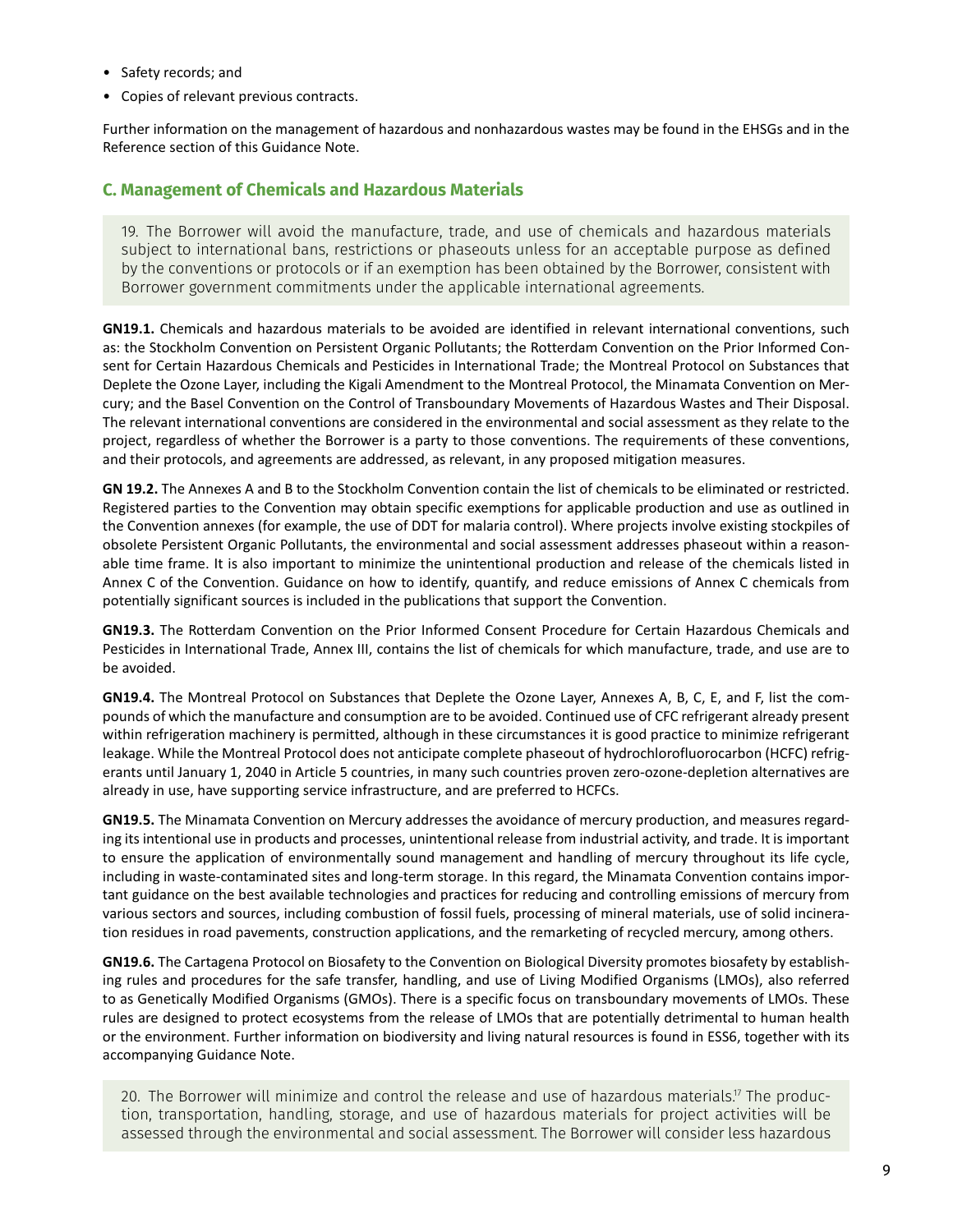<span id="page-13-0"></span>substitutes where hazardous materials are intended to be used in manufacturing processes or other operations.

Footnote 17. These materials may include chemical fertilizer, soil amendments, and chemicals other than pesticides.

**GN20.1.** Opportunities to use nonhazardous substitutes are considered throughout the life of the project, especially when the hazards of the exposure or release of the materials cannot be easily prevented under normal use or disposal. The effectiveness, compatibility, and cost of the substitute, and existing measures to adequately control its use and disposal, are considered when determining its suitability for use under the project. Examples of means to minimize and control the use of hazardous materials are found in the EHSGs.

**GN20.2.** Nutrient pollution is a challenging environmental, health, and economic problem. Nitrogen and phosphorus occur naturally and play a major role in the health of aquatic and other ecosystems. However, when these elements enter the environment (air and water bodies) in excessive amounts through runoff or various other human activities, they have the potential to pollute the air, groundwater, and waterways, causing serious environmental, health, and economic problems. The primary sources of nutrient pollution are agriculture (fertilizer and animal manure), runoff from storm- and wastewater, use of disinfectants and home cleaning products, and use of fossil fuels. Good agricultural and effluent management practices help reduce potential nutrient pollution and promote efficient use of plant nutrients (for example, nutrient management, conservation tillage, cover crops, buffers, water treatment, drainage management, watershed management, and reuse and recycling of nutrient loaded wastewater).

## **D. Management of Pesticides**

21. Where projects involve recourse to pest management measures, the Borrower will give preference to integrated pest management (IPM)<sup>18</sup> or integrated vector management (IVM)<sup>19</sup> approaches using combined or multiple tactics.

Footnote 18. IPM refers to a mix of farmer-driven, ecologically based pest control practices that seeks to reduce reliance on synthetic chemical pesticides. It involves: (a) managing pests (keeping them below economically damaging levels) rather than seeking to eradicate them; (b) integrating multiple methods (relying, to the extent possible, on nonchemical measures) to keep pest populations low; and (c) selecting and applying pesticides, when they have to be used in a way that minimizes adverse effects on beneficial organisms, humans, and the environment.

Footnote 19. IVM is a rational decision-making process for the optimal use of resources for vector control. The approach seeks to improve the efficacy, cost-effectiveness, ecological soundness, and sustainability of disease-vector control.

**GN21.1 (Footnote 19).** Vector control is a key component of vector-borne disease management. Integrated Vector Management (IVM) approaches integrate both chemical and nonchemical interventions to manage disease vectors in a cost-effective and environmentally sound manner. IVM approaches limit reliance on chemical pesticides and reduce the selection pressure for insecticide resistance.

22. In the procurement of any pesticide the Borrower will assess the nature and degree of associated risks, taking into account the proposed use and the intended users.<sup>20</sup> The Borrower will not use any pesticides or pesticide products or formulations unless such use is in compliance with the EHSGs. In addition, the Borrower will also not use any pesticide products that contain active ingredients that are restricted under applicable international conventions or their protocols or that are listed in, or meeting, the criteria of their annexes, unless for an acceptable purpose as defined by such conventions, their protocols, or annexes, or if an exemption has been obtained by the Borrower under such conventions, their protocol, or annexes, consistent with Borrower commitments under these and other applicable international agreements. The Borrower will also not use any formulated pesticide products that meet the criteria of carcinogenicity, mutagenicity, or reproductive toxicity as set forth by relevant international agencies. For any other pesticide products that pose other potentially serious risk to human health or the environment and that are identified in internationally recognized classification and labelling systems, the Borrower will not use pesticide formulations of products if: (a) the country lacks restrictions on their distribution, management, and use; or (b) they are likely to be used by, or be accessible to, lay personnel, farmers, or others without training, equipment, and facilities to handle, store, and apply these products properly.

Footnote 20. This assessment is made in the context of the environmental and social impact assessment.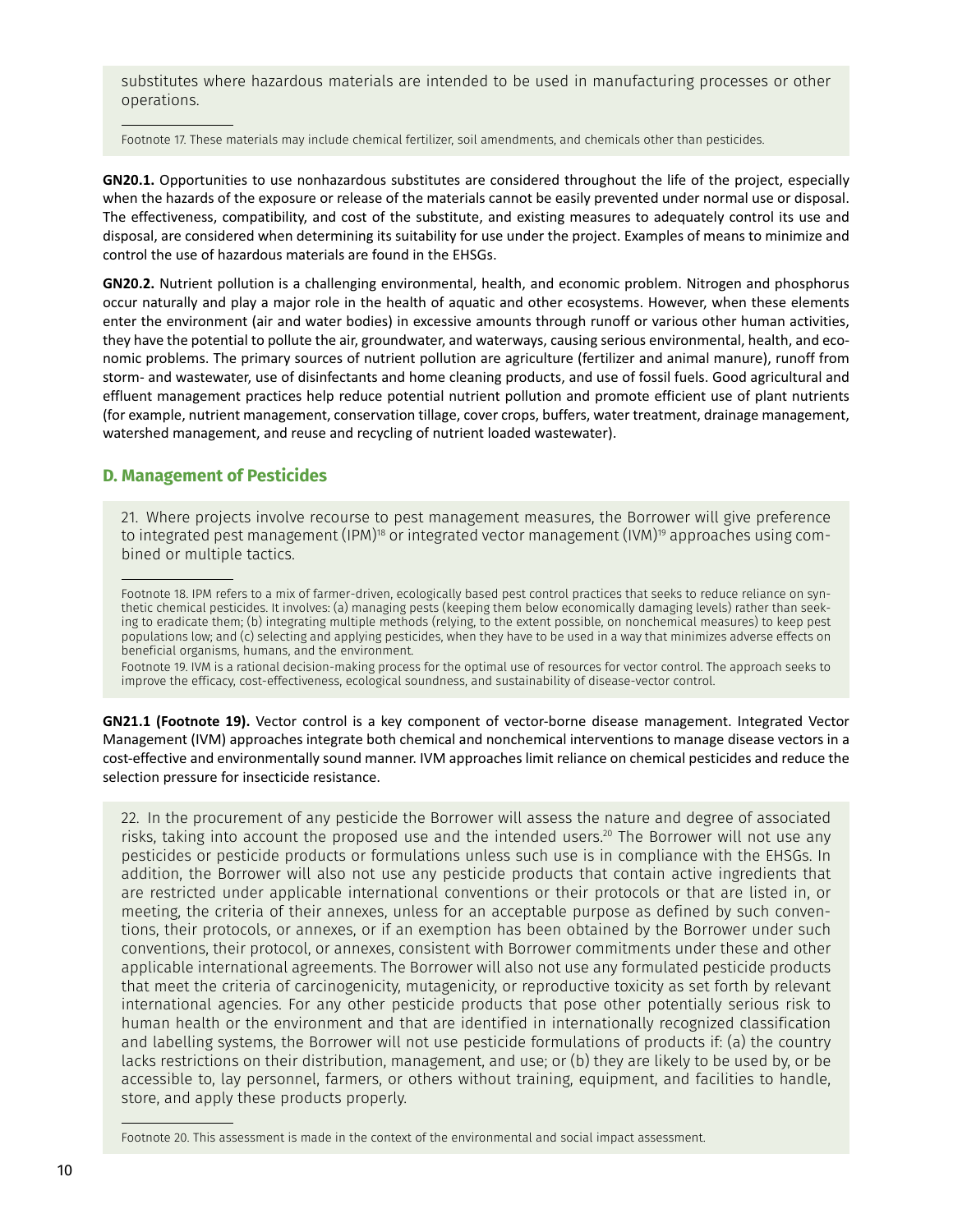**GN22.1.** The list of pesticides proposed for procurement under the project must be checked against the criteria of carcinogenicity, mutagenicity, or reproductive toxicity outlined in the pesticide's Material Safety Data Sheet and as set forth by relevant international agencies and outlined in the Globally Harmonized System of Classification and Labelling of Chemicals (GHS). The relevant international conventions are considered in the environmental and social assessment as they relate to the project, regardless of whether the Borrower is a party to those conventions. The requirements of the conventions, protocols, and agreements are addressed, as relevant, in any proposed mitigation measures.

**GN22.2.** If pesticides are applied, training and awareness raising are required for personnel handling and applying pesticides to avoid harm to personnel and avoid environmental issues like surface and groundwater pollution, wind drift beyond the targeted area, and other adverse side effects.

23. The following additional criteria apply to the selection and use of such pesticides: (a) they will have negligible adverse human health effects; (b) they will be shown to be effective against the target species; and (c) they will have minimal effect on nontarget species and the natural environment. The methods, timing, and frequency of pesticide application are aimed to minimize damage to natural enemies. Pesticides used in public health programs will be demonstrated to be safe for inhabitants and domestic animals in the treated areas, as well as for personnel applying them; (d) their use will take into account the need to prevent the development of resistance in pests; and (e) where registration is required, all pesticides will be registered or otherwise authorized for use on the crops and livestock, or for the use patterns for which they are intended under the project.

**GN 23.1.** Some instances may warrant the use of pesticides that have impacts on nontarget species. For example, it may be necessary to manage a vector that is responsible for a disease outbreak (such as a certain mosquito species), but the only solution is a pesticide that can negatively affect multiple invertebrate species including beneficial insects. In these instances, careful selection and application of pesticides is warranted to limit impacts on nontarget species, the environment, and human health.

24. The Borrower will ensure that all pesticides used will be manufactured, formulated, packaged, labelled, handled, stored, disposed of, and applied according to relevant international standards and codes of conduct, as well as the EHSGs.

25. For any project involving significant pest management issues<sup>21</sup> or any project contemplating activities that may lead to significant pest and pesticide management issues, $^{22}$  the Borrower will prepare a Pest Management Plan (PMP).23 A pest management plan will also be prepared when proposed financing of pest control products represents a large component of the project.<sup>24</sup>

Footnote 21. Such issues would include: (a) migratory locust control; (b) mosquito or other disease vector control; (c) bird control; (d) rodent control, etc.

Footnote 22. Such as: (a) new land-use development or changed cultivation practices in an area; (b) significant expansion into new areas; (c) diversification into new crops in agriculture; (d) intensification of existing low-technology systems; (e) proposed procurement of relatively hazardous pest control products or methods; or (f) specific environmental or health concerns (e.g., proximity of protected areas or important aquatic resources; worker safety).

Footnote 23. Depending on the nature and the scale of the risks and impacts of the project, the elements of a PMP may be included as part of the ESCP, and preparation of a stand-alone PMP may not be necessary.

Footnote 24. This is when financing of substantial quantities of pesticides is envisaged. A pest management plan is not required for the procurement or use of impregnated bednets for malaria control, or of insecticides for intradomiciliary spraying for malaria control identified in internationally recognized classification systems.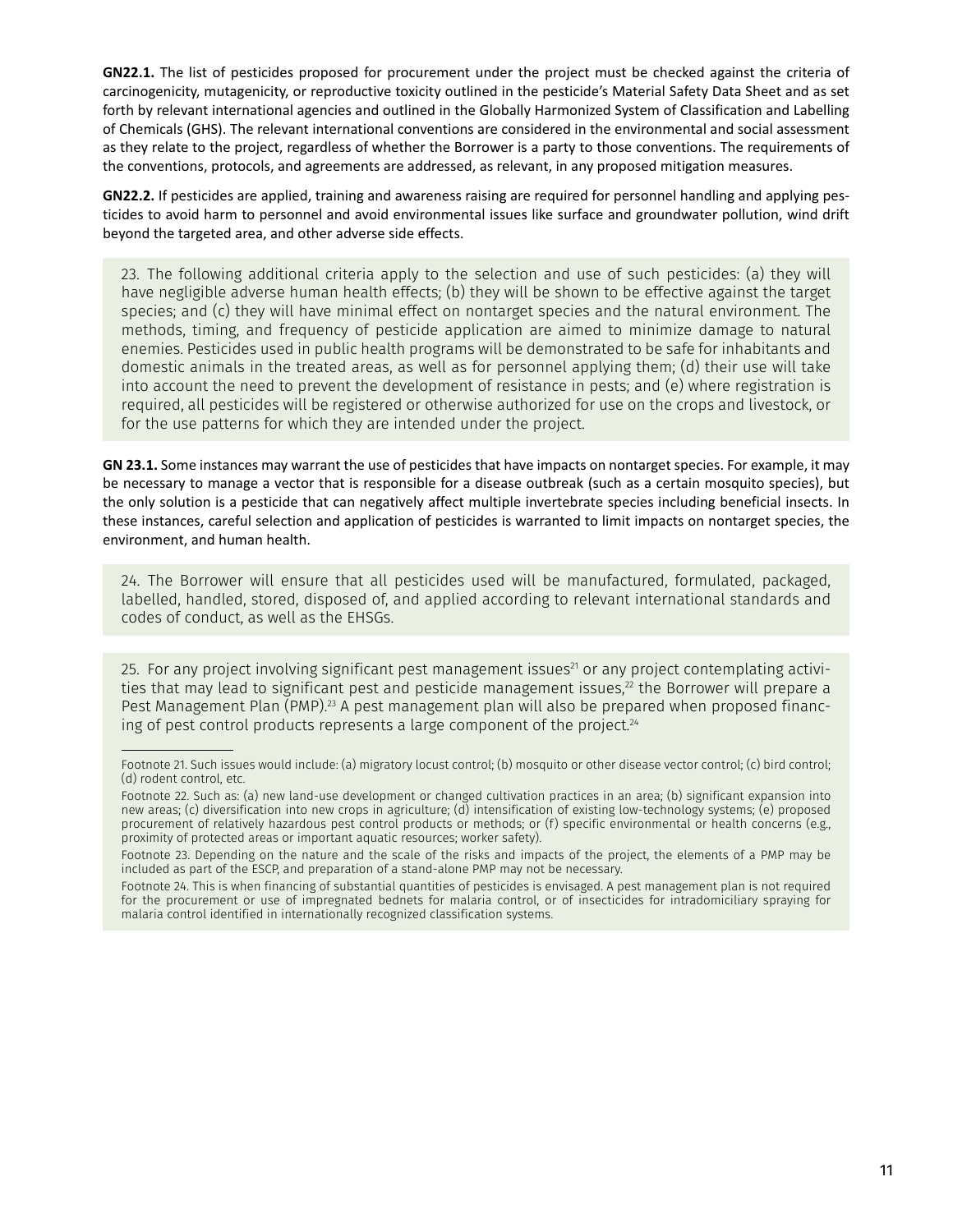## <span id="page-15-0"></span>References

There are many resources that may be useful to a Borrower in addressing the application of the ESF. Set out below are references that may assist the Borrower in implementing the requirements of the ESF. The resources listed here do not necessarily represent the views of the World Bank.

#### *World Bank Group*

International Finance Corporation. 2012. "Performance Standards on Environmental and Social Sustainability." (Including relevant Guidance Notes) International Finance Corporation, Washington, DC. www.ifc.org/performancestandards

 $---$ . 2011. "GHG Accounting Carbon Emissions Estimator Tool (CEET)." International Finance Corporation, Washington, DC. https://www.ifc.org/wps/wcm/connect/9b74ef8043e641679e7dbe869243d457/IFC\_CEET\_Feb2014.xlsm?MOD=AJPERES

World Bank Group. 2007. "Environmental, Health, and Safety General Guidelines." World Bank, Washington, DC. www.ifc.org/EHSguidelines

 $---$  2007-2016. "Environmental, Health, and Safety Guidelines: Industry Sector Guidelines." World Bank, Washington, DC. www.ifc.org/EHSguidelines

 $---$ . 2012. "Getting to Green: A Sourcebook of Pollution Management Policy Tools for Growth and Competitiveness." World Bank, Washington, DC. [http://www.worldbank.org/en/topic/environment/publication/](http://www.worldbank.org/en/topic/environment/publication/sourcebook-pollution-management-policy-tools) [sourcebook-pollution-management-policy-tools](http://www.worldbank.org/en/topic/environment/publication/sourcebook-pollution-management-policy-tools) 

 $---$ . 2015. "IFI Approach to GHG Accounting for Energy Efficiency Projects." World Bank, Washington, DC. [http://documents.worldbank.org/curated/en/893531467991051828/IFI-approach-to-GHG-accounting-for-energy](http://documents.worldbank.org/curated/en/893531467991051828/IFI-approach-to-GHG-accounting-for-energy-efficiency-projects)[efficiency-projects](http://documents.worldbank.org/curated/en/893531467991051828/IFI-approach-to-GHG-accounting-for-energy-efficiency-projects)

 $---$ . 2015. "IFI Approach to GHG Accounting for Renewable Energy Projects." World Bank, Washington, DC. [http://documents.worldbank.org/curated/en/758831468197412195/pdf/101532-WP-P143154-PUBLIC-Box394816B-](http://documents.worldbank.org/curated/en/758831468197412195/pdf/101532-WP-P143154-PUBLIC-Box394816B-Joint-IFI-RE-GHG-Accounting-Approach-clean-final-11-30.pdf)[Joint-IFI-RE-GHG-Accounting-Approach-clean-final-11-30.pdf](http://documents.worldbank.org/curated/en/758831468197412195/pdf/101532-WP-P143154-PUBLIC-Box394816B-Joint-IFI-RE-GHG-Accounting-Approach-clean-final-11-30.pdf)

 $---$  2015. "IFI Joint Approach to GHG Assessment in the Transport Sector Approach to GHG Accounting for Renewable Energy Projects." World Bank, Washington, DC. [http://documents.worldbank.org/curated/en/539971467995662988/](http://documents.worldbank.org/curated/en/539971467995662988/pdf/101533-WP-P143154-PUBLIC-Box394816B-Joint-IFI-Transport-GHG-Accountingclean120115.pdf) [pdf/101533-WP-P143154-PUBLIC-Box394816B-Joint-IFI-Transport-GHG-Accountingclean120115.pdf](http://documents.worldbank.org/curated/en/539971467995662988/pdf/101533-WP-P143154-PUBLIC-Box394816B-Joint-IFI-Transport-GHG-Accountingclean120115.pdf) 

 $---$ . 2015. "IFI Framework for a Harmonised Approach to Greenhouse Gas Accounting." Washington, DC: World Bank. [http://www.worldbank.org/content/dam/Worldbank/document/IFI\\_Framework\\_for\\_Harmonized\\_Approach%20to\\_](http://www.worldbank.org/content/dam/Worldbank/document/IFI_Framework_for_Harmonized_Approach%20to_Greenhouse_Gas_Accounting.pdf) [Greenhouse\\_Gas\\_Accounting.pdf](http://www.worldbank.org/content/dam/Worldbank/document/IFI_Framework_for_Harmonized_Approach%20to_Greenhouse_Gas_Accounting.pdf)

 $---$ . 2016. "Sustainable Procurement: An introduction for practitioners to sustainable procurement in World Bank IPF projects." World Bank, Washington, DC. [http://pubdocs.worldbank.org/en/788731479395390605/Sustainable-](http://pubdocs.worldbank.org/en/788731479395390605/Sustainable-Procurement-Guidance-FINAL.pdf)[Procurement-Guidance-FINAL.pdf](http://pubdocs.worldbank.org/en/788731479395390605/Sustainable-Procurement-Guidance-FINAL.pdf) 

 $---$ . 2016. "The Climate Action for Urban Sustainability (CURB) Tool: Climate Action for Urban Sustainability." World Bank, Washington, DC. (Interactive scenario planning tool) [http://www.worldbank.org/en/topic/urbandevelopment/](http://www.worldbank.org/en/topic/urbandevelopment/brief/the-curb-tool-climate-action-for-urban-sustainability) [brief/the-curb-tool-climate-action-for-urban-sustainability](http://www.worldbank.org/en/topic/urbandevelopment/brief/the-curb-tool-climate-action-for-urban-sustainability) 

#### *Additional References*

#### **Resource Efficiency**

Asian Productivity Organization. 2010. "Training Manual on Energy Efficiency for Small and Medium Enterprises." Asian Productivity Organization, Tokyo. http://www.apo-tokyo.org/publications/wp-content/uploads/sites/5/gp-21-tmee.pdf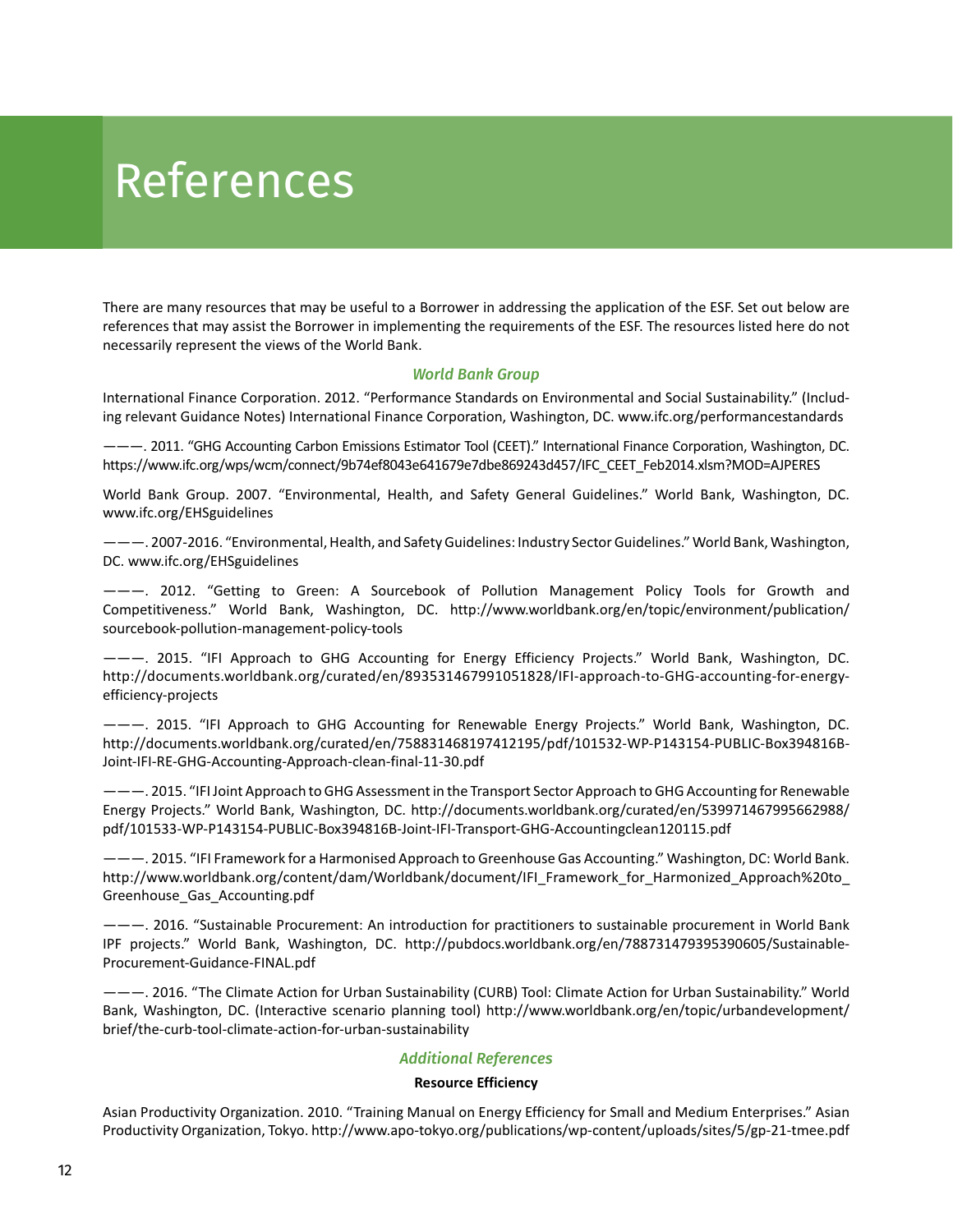European Commission. 2015. Guidance document on the application of water balances for supporting the implementation of the WFD." European Commission, Brussels. [https://publications.europa.eu/en/publication-detail/-/](https://publications.europa.eu/en/publication-detail/-/publication/7d148604-faf0-11e5-b713-01aa75ed71a1/language-en) [publication/7d148604-faf0-11e5-b713-01aa75ed71a1/language-en](https://publications.europa.eu/en/publication-detail/-/publication/7d148604-faf0-11e5-b713-01aa75ed71a1/language-en)

International Organization for Standardization. 2016. "ISO 14040:2006 − Environmental management − Life cycle assessment − Principles and framework." International Organization for Standardization, Geneva, September 16. <https://www.iso.org/standard/37456.html>

. 2016. "ISO 14044:2006 − Environmental management − Life cycle assessment − Requirements and guidelines." International Organization for Standardization, Geneva, September 16. https://www.iso.org/standard/38498.html

Organisation for Economic Co-Operation and Development and International Energy Agency. 2010. "Energy Statistics Manual." Organisation for Economic Co-Operation and Development and International Energy Agency, Paris. [http://www.iea.org/stats/docs/statistics\\_manual.pdf](http://www.iea.org/stats/docs/statistics_manual.pdf)

United Nations. 2012. "System of Environmental Economic Accounting for Water." Department of Economic and Social Affairs, Statistics Division. United Nations, New York. https://seea.un.org/content/seea-water

United Nations Food and Agriculture Organization. 2017. More people, more food, worse water? A global review of water pollution from agriculture." United Nations Food and Agriculture Organization, Rome. [http://www.fao.org/3/](http://www.fao.org/3/ca0146en/CA0146EN.pdf) [ca0146en/CA0146EN.pdf](http://www.fao.org/3/ca0146en/CA0146EN.pdf)

. 2017. Water accounting and auditing − A sourcebook. United Nations Food and Agriculture Organization, Rome. http://www.fao.org/3/a-i5923e.pdf

United States Environmental Protection Agency. 2011. "Energy Star Program." United States Environmental Protection Agency, Washington, DC. https://www.energystar.gov/

#### **Pollution Prevention and Management**

New Zealand Ministry of Environment. 2012. "Users' Guide: National Environmental Standard for Assessing and Managing Contaminants in Soil to Protect Human Health." New Zealand Ministry of Environment, New Zealand, April. <http://www.mfe.govt.nz/sites/default/files/guide-nes-for-assessing-managing-contaminants-in-soil.pdf>

World Health Organization. 2013. "Contaminated sites and health, Report on two workshops: Syracuse, Italy, November 2011, and Catania, Italy, June 2012." World Health Organization, Geneva. [https://apps.who.int/iris/bitstream/](https://apps.who.int/iris/bitstream/handle/10665/108623/e96843.pdf?sequence=1&isAllowed=y) [handle/10665/108623/e96843.pdf?sequence=1&isAllowed=y](https://apps.who.int/iris/bitstream/handle/10665/108623/e96843.pdf?sequence=1&isAllowed=y)

#### **Ambient Quality Guidelines and Standards**

Berglund, Birgitta, Thomas Lindvall, and Dietrich H. Schwela, eds. 1999. "Guidelines for Community Noise." World Health Organization, Geneva. https://apps.who.int/iris/bitstream/handle/10665/66217/a68672.pdf?sequence=1&isAllowed=y

World Health Organization. 2003. "Guidelines for Safe Recreational Water Environments, Volume 1: Coastal and Fresh Waters." World Health Organization, Geneva. [https://apps.who.int/iris/bitstream/handle/10665/42591/924154](https://apps.who.int/iris/bitstream/handle/10665/42591/9241545801.pdf?sequence=1) [5801.pdf?sequence=1](https://apps.who.int/iris/bitstream/handle/10665/42591/9241545801.pdf?sequence=1) 

 $---$ . 2009. "Addendum to the WHO Guidelines for Safe Recreational Water Environments, Volume 1: Coastal and Fresh Waters." World Health Organization, Geneva. https://apps.who.int/iris/bitstream/handle/10665/70226/WHO HSE\_WSH\_10.04\_eng.pdf;jsessionid=D651334CA08038EFDB973F22DC988843?sequence=1

 $---$ . 2017. "Guidelines for Drinking-Water Quality, Fourth Edition: Incorporating the First Addendum." World Health Organization, Geneva. [https://apps.who.int/iris/bitstream/handle/10665/254637/9789241549950-eng.pdf;jsessionid=](https://apps.who.int/iris/bitstream/handle/10665/254637/9789241549950-eng.pdf;jsessionid=51D9E94BAB858C6E4A7ACC6EDCF1096D?sequence=1) [51D9E94BAB858C6E4A7ACC6EDCF1096D?sequence=1](https://apps.who.int/iris/bitstream/handle/10665/254637/9789241549950-eng.pdf;jsessionid=51D9E94BAB858C6E4A7ACC6EDCF1096D?sequence=1) 

---. 2006. "Air Quality Guidelines: Global Update 2005." World Health Organization, Geneva. http://whqlibdoc.who.int/hq/2006/WHO\_SDE\_PHE\_OEH\_06.02\_eng.pdf?ua=1

#### **Climate Change and its Mitigation and Adaptation**

Asian Development Bank and Global Water Partnership. 2015. "Metaguidelines for Water and Climate Change For practitioners in Asia and the Pacific." Asian Development Bank, Manila. [https://www.adb.org/sites/default/files/](https://www.adb.org/sites/default/files/publication/172958/metaguidelines-water-climate-change.pdf) [publication/172958/metaguidelines-water-climate-change.pdf](https://www.adb.org/sites/default/files/publication/172958/metaguidelines-water-climate-change.pdf) 

Intergovernmental Panel on Climate Change. https://www.ipcc.ch/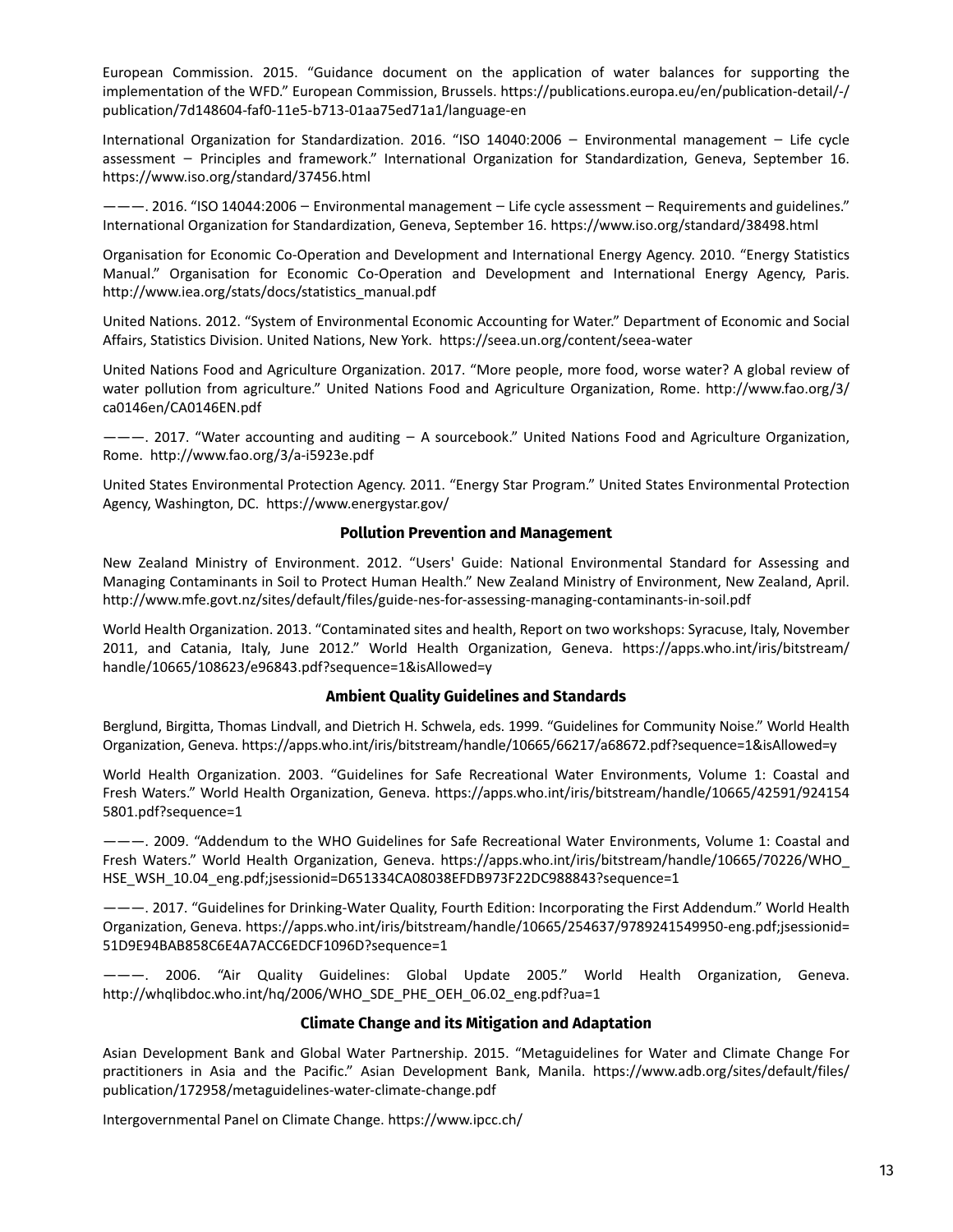$---$ . 2007. "Climate Change 2007: Synthesis Report. Contributions of Working Groups I, II, and III to the Fourth Assessment Report of the Intergovernmental Panel on Climate Change." Core Writing Team: R. K. Pachauri and A. Reisinger, editors. Intergovernmental Panel on Climate Change, Geneva. https://www.ipcc.ch/report/ar4/syr/#report-chapters

 $---$ . 2014. "Climate Change 2014: Synthesis Report. Contribution of Working Groups I, II, and III to the Fifth Assessment Report of the Intergovernmental Panel on Climate Change." Core Writing Team: R. K. Pachauri and L. A. Meyer, editors. Intergovernmental Panel on Climate Change, Geneva. https://www.ipcc.ch/report/ar5/syr/

Ministry of Land, Infrastructure, Transport and Tourism, Japan. 2010. "Practical Guidelines on Strategic Climate Change. Adaptation Planning. Flood Disasters. Ministry of Land, Infrastructure, Transport and Tourism, Tokyo. [http://www.mlit.go.jp/river/basic\\_info/english/pdf/guigelines\\_eng.pdf](http://www.mlit.go.jp/river/basic_info/english/pdf/guigelines_eng.pdf) 

United Nations Framework Convention on Climate Change. 1997. "Kyoto Protocol to the United Nations Framework Convention on Climate Change." Adopted at COP3 in Kyoto, Japan, on December 11. [https://unfccc.int/](https://unfccc.int/process-and-meetings/the-kyoto-protocol/what-is-the-kyoto-protocol/what-is-the-kyoto-protocol) [process-and-meetings/the-kyoto-protocol/what-is-the-kyoto-protocol/what-is-the-kyoto-protocol](https://unfccc.int/process-and-meetings/the-kyoto-protocol/what-is-the-kyoto-protocol/what-is-the-kyoto-protocol) 

. 2016. Paris Agreement. Paris: United Nations. Entered into force on November 4, 2016. United Nations General Assembly. 1994. "United Nations Framework Convention on Climate Change." Resolution adopted by the General Assembly, January 20. A/RES/48/189. United Nations, New York. [https://unfccc.int/process-and-meetings/](https://unfccc.int/process-and-meetings/the-paris-agreement/the-paris-agreement) [the-paris-agreement/the-paris-agreement](https://unfccc.int/process-and-meetings/the-paris-agreement/the-paris-agreement)

#### **Greenhouse Gas Emissions Methodologies**

Food and Agriculture Organization. "EX-Ante Carbon balance Tool (EX-ACT)" United Nations Food and Agriculture Organization, Rome. (Tool providing estimates of the impact of agriculture and forestry development projects, programmes and policies on the carbon-balance) http://www.fao.org/ag/againfo/programmes/en/empres/home.asp

International Finance Corporation and National Council for Air and Stream Improvement. 2011. "The Forest Industry Carbon Assessment Tool (FICAT)." International Finance Corporation and National Council for Air and Stream Improvement, Washington, DC. https://www.ncasi.org/resource/forest-industry-carbon-assessment-tool/

United Nations Framework Convention on Climate Change. UNFCCC approved CDM methodologies. <http://cdm.unfccc.int/methodologies/index.html>

World Business Council for Sustainable Development and World Resources Institute. 2004. "The Greenhouse Gas Protocol: A Corporate Accounting and Reporting Standard." World Business Council for Sustainable Development, Geneva, and World Resources Institute, Washington, DC. [https://ghgprotocol.org/sites/default/files/standards/ghg](https://ghgprotocol.org/sites/default/files/standards/ghg-protocol-revised.pdf)[protocol-revised.pdf](https://ghgprotocol.org/sites/default/files/standards/ghg-protocol-revised.pdf)

. 2005. The GHG Protocol for Project Accounting. World Business Council for Sustainable Development, Geneva, and World Resources Institute, Washington, DC. [https://ghgprotocol.org/sites/default/files/standards/ghg\\_project\\_](https://ghgprotocol.org/sites/default/files/standards/ghg_project_accounting.pdf) [accounting.pdf](https://ghgprotocol.org/sites/default/files/standards/ghg_project_accounting.pdf)

. 2011. Calculation Tools. Geneva, WBCSD; Washington, DC: WRI. [http://www.ghgprotocol.org/calculation-tools/](http://www.ghgprotocol.org/calculation-tools/all-tools) [all-tools](http://www.ghgprotocol.org/calculation-tools/all-tools)

#### **Management of Waste, Chemicals, and Hazardous Materials**

International Maritime Organization. Marine Environment agreements and requirements. [http://www.imo.org/en/](http://www.imo.org/en/OurWork/Environment/Pages/Default.aspx) [OurWork/Environment/Pages/Default.aspx](http://www.imo.org/en/OurWork/Environment/Pages/Default.aspx)

---. n.d. "Strategic Approach to International Chemicals Management." International Maritime Organization, London. http://www.saicm.org/

United Nations. 1989. "Basel Convention on the Control of Transboundary Movements of Hazardous Wastes and their Disposal." United Nations Environment Programme, Geneva. [http://www.basel.int/TheConvention/Overview/](http://www.basel.int/TheConvention/Overview/tabid/1271/Default.aspx) [tabid/1271/Default.aspx](http://www.basel.int/TheConvention/Overview/tabid/1271/Default.aspx) 

 $---$ . 2000. "Montreal Protocol on Substances that Deplete the Ozone Layer." United Nations Environment Programme, Geneva. https://treaties.un.org/Pages/ViewDetails.aspx?src=IND&mtdsg\_no=XXVII-2-a&chapter=27&clang=\_en

---. 2001. "Stockholm Convention on Persistent Organic Pollutants." United Nations Environment Programme, Geneva. http://www.pops.int/

 $---$ . 2005. "Rotterdam Convention on the Prior Informed Consent Procedure for Certain Hazardous Chemicals and Pesticides in International Trade." United Nations Environment Programme, Geneva, and United Nations Food and Agriculture Organization, Rome. http://www.pic.int/